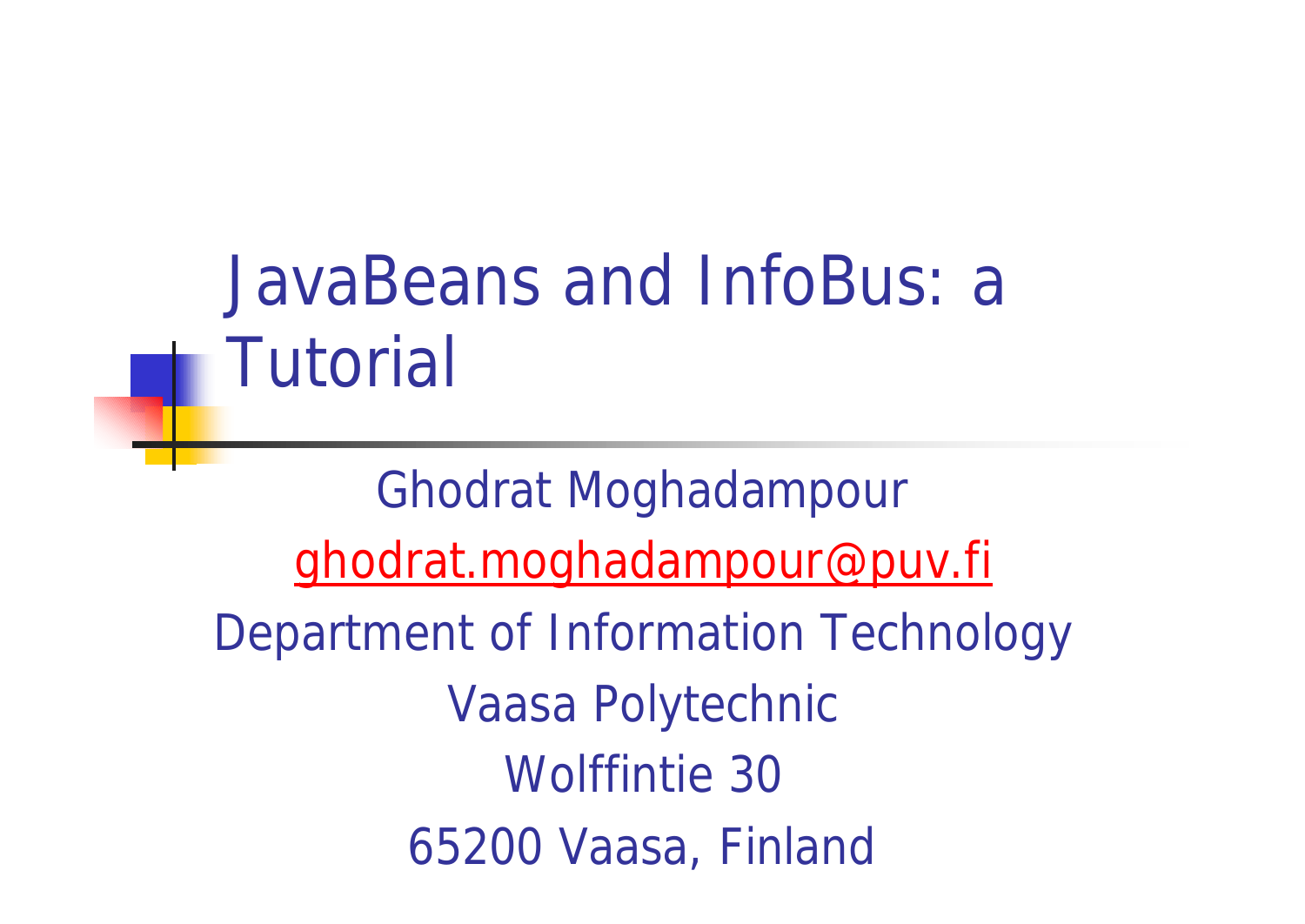# **Outline**

- **n** Introduction
- **n** JavaBeans
	- **Bean Terminology**
	- **JAR Files and Utility**
	- **n** Manifest Files
- **n** Creating a New JavaBean
- **n** InfoBus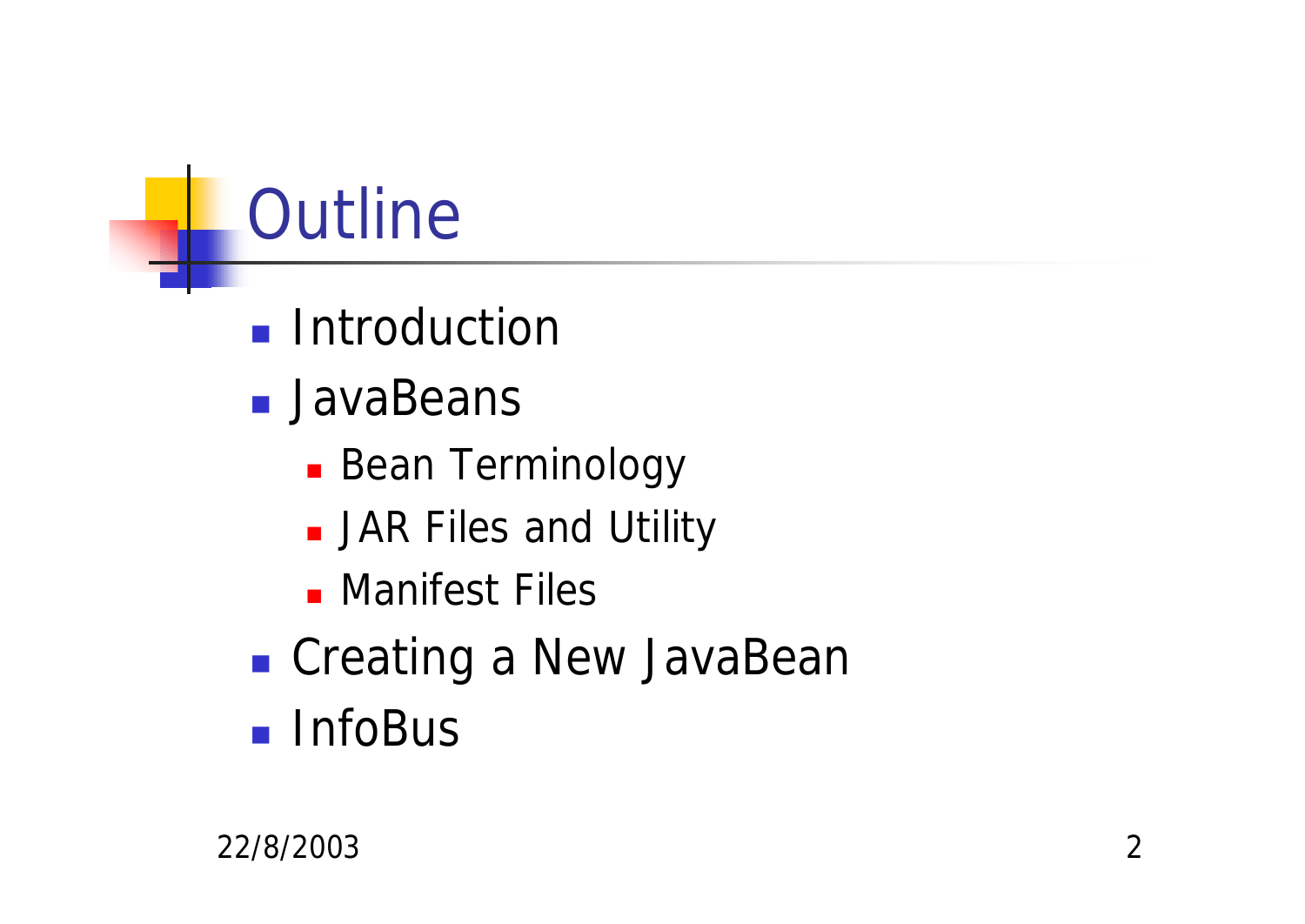### What is a JavaBean?

- A reusable software component
- A simple piece of software for checking the spelling of a document, or a complex one for forecasting the performance of a stock portfolio.
- **n** Visible to the end user, like a button on a graphical user interface or invisible to the user, like a software to decode a stream of multimedia information in real time.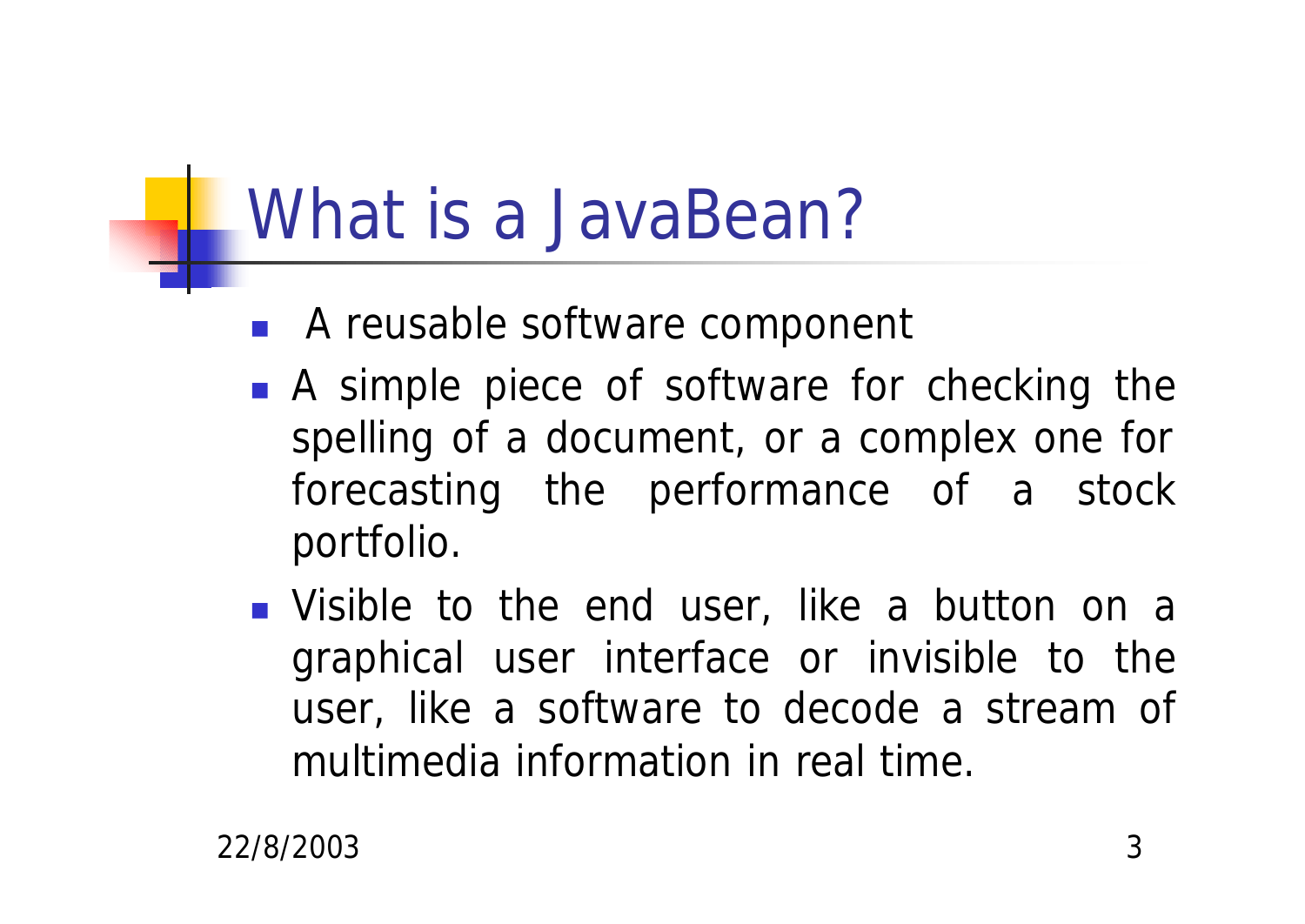### What is a JavaBean?

- **n** It may work autonomously on a user's workstation or work in cooperation with a set of other distributed components.
- <sup>n</sup> A Bean that provides real-time price information from a stock or commodities exchange would need to work in cooperation with other distributed software to obtain its data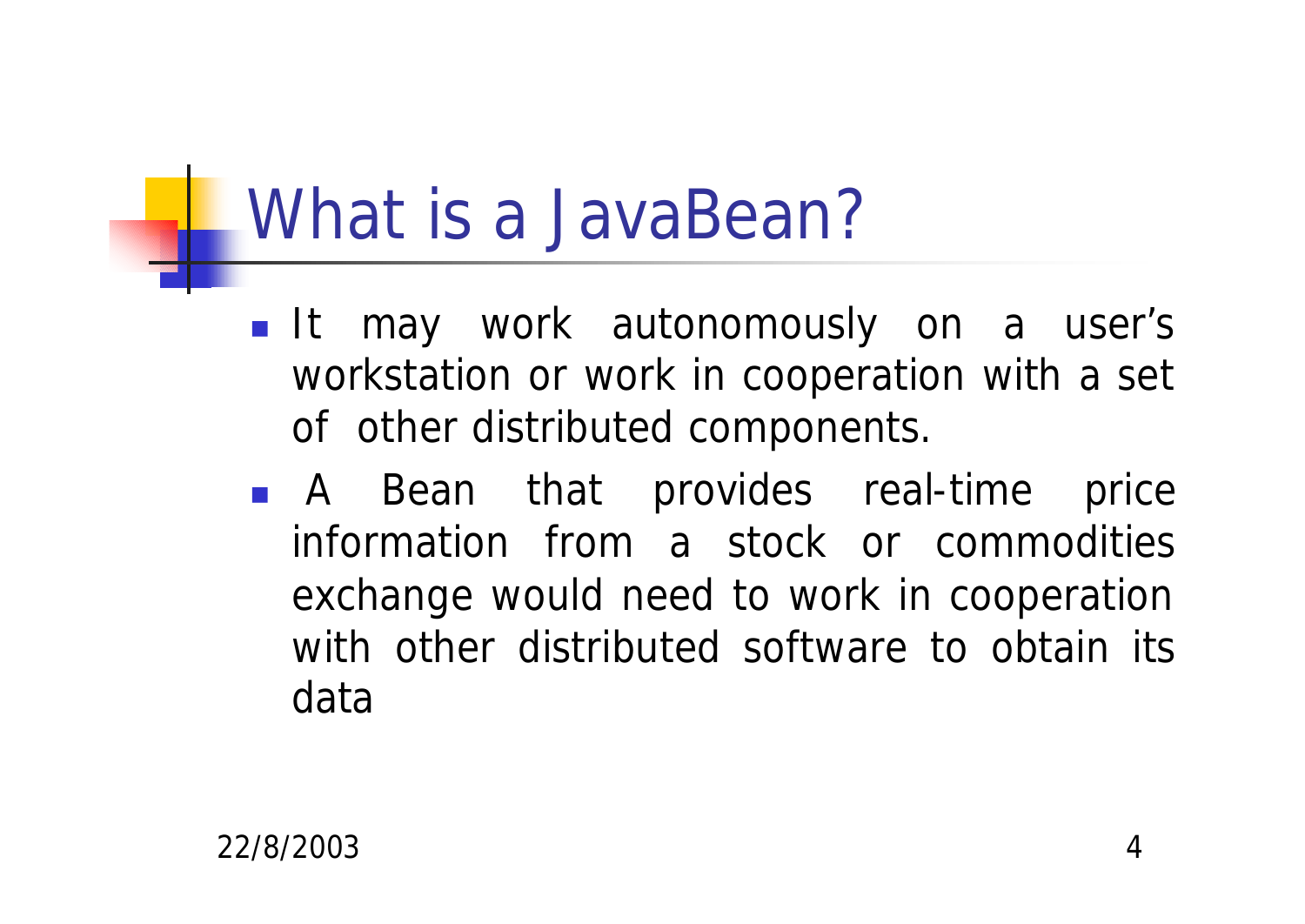### What is a JavaBean?

**n** A simple Java object becomes a Java bean when all of the object's data fields are **private** and are only **accessible through methods,** known as **accessor methods**.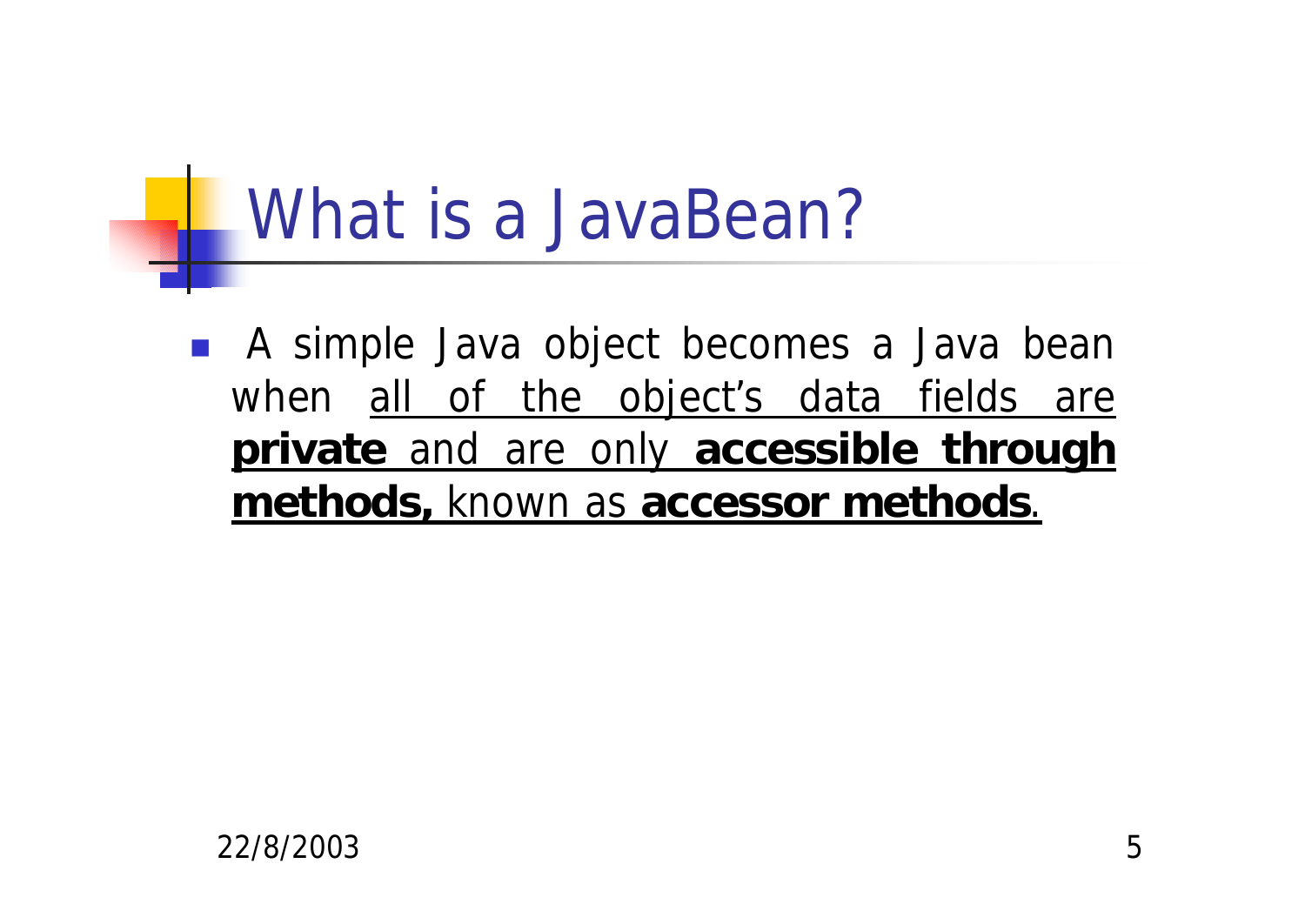### **Advantages of Java Beans**

- Mainly provides standard mechanisms to deal with software building blocks.
- **n** A Bean obtains all the benefits of Java's "write-once, run-anywhere" paradigm.
- **n** The **properties**, **events**, and **methods** of a Bean exposed to an application builder tool can be controlled.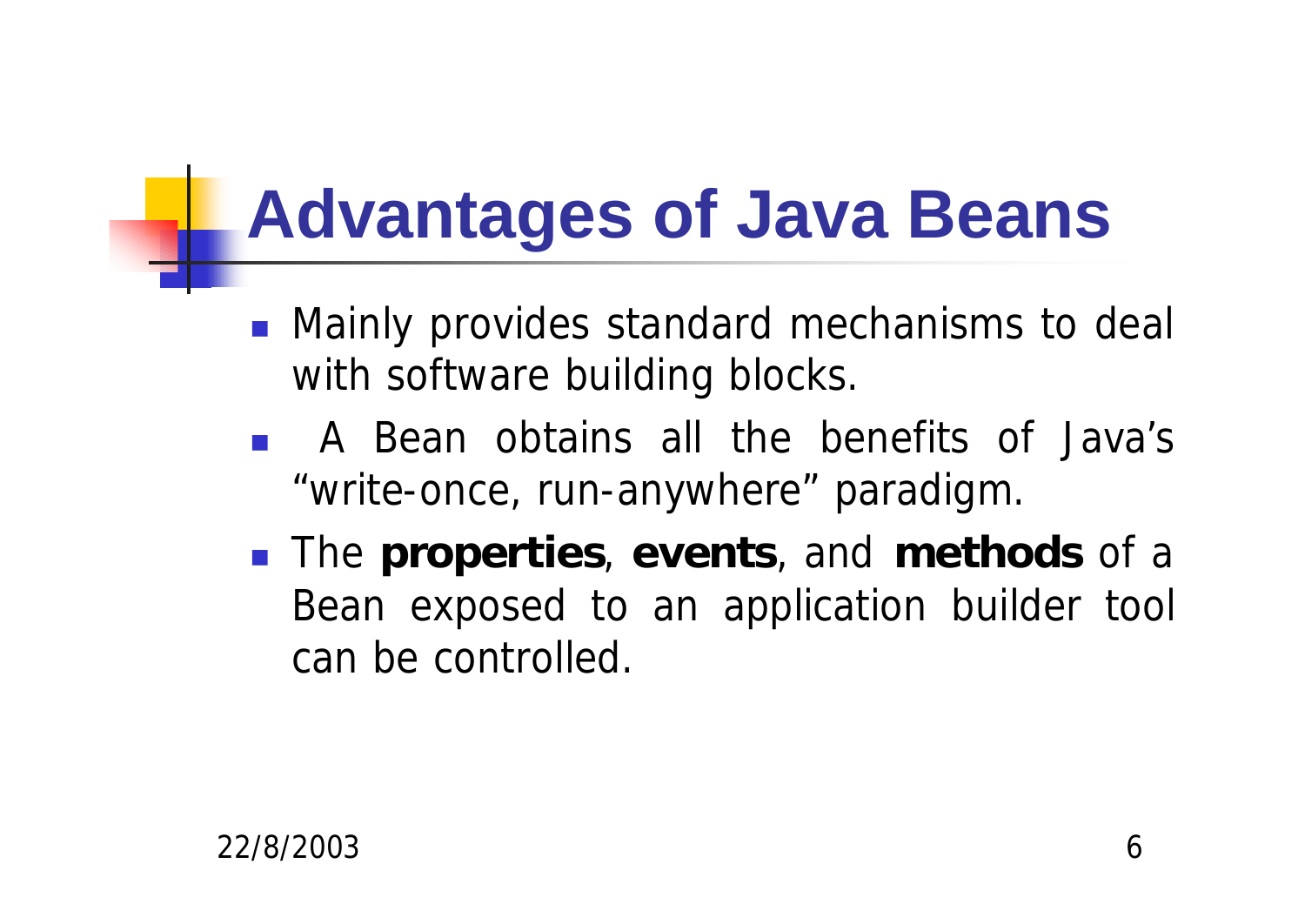## **Advantages of JavaBeans cont.**

- **n** The configuration settings of a Bean can be saved in persistent storage and restored at a later time.
- **A** Bean may register to receive events from other objects and can generate events that are sent to other objects.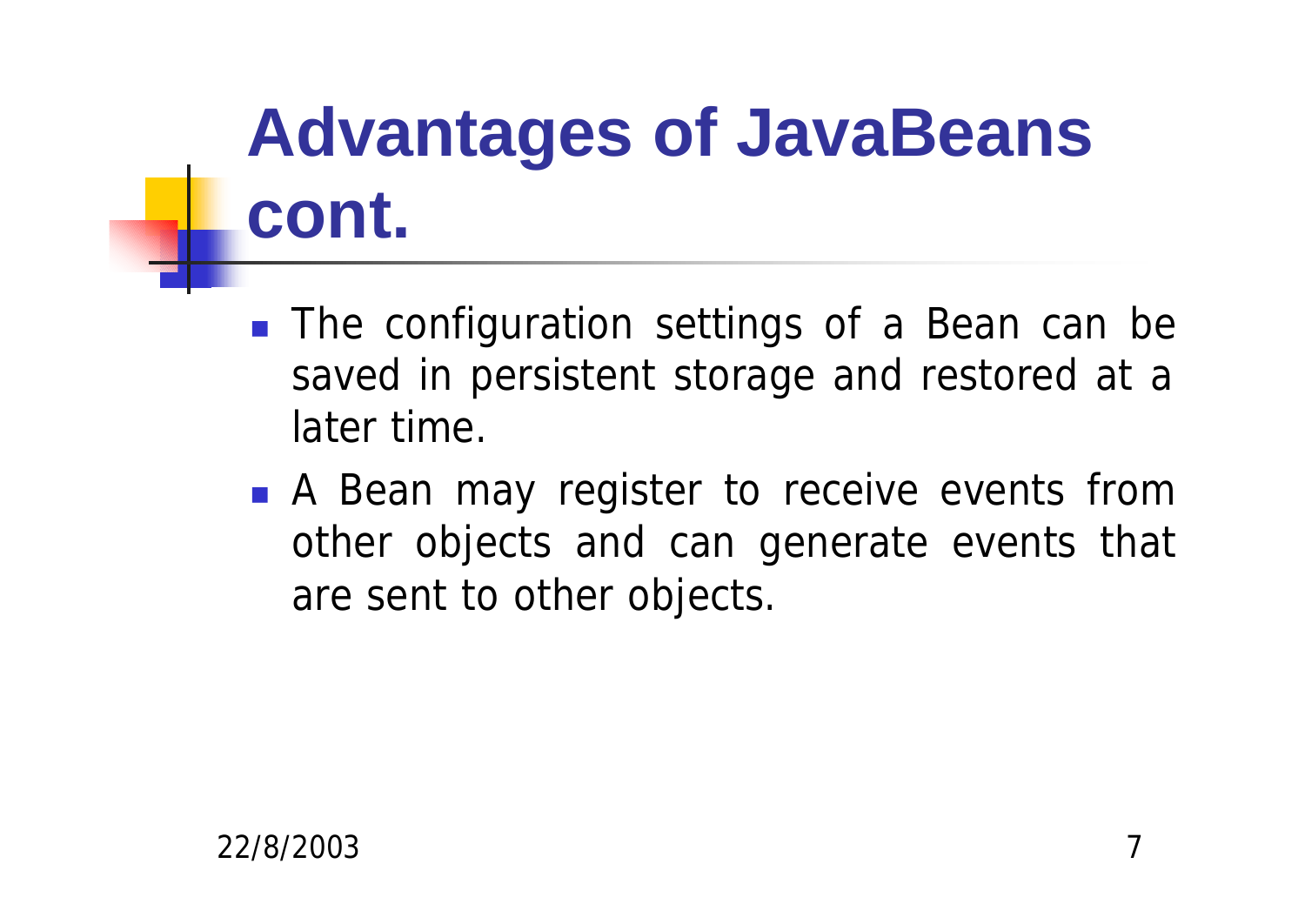## **Bean Terminology**

- **n** A JavaBean is defined via its interface: its **properties**, its **events** and its **methods**.
- **Properties:** attributes of the Bean that can be modified by anything outside the Bean, like size, color, etc.
- **Events**: used to allow one component to communicate with another component
- **n Methods**: public methods that can be used to directly request some service to a Bean.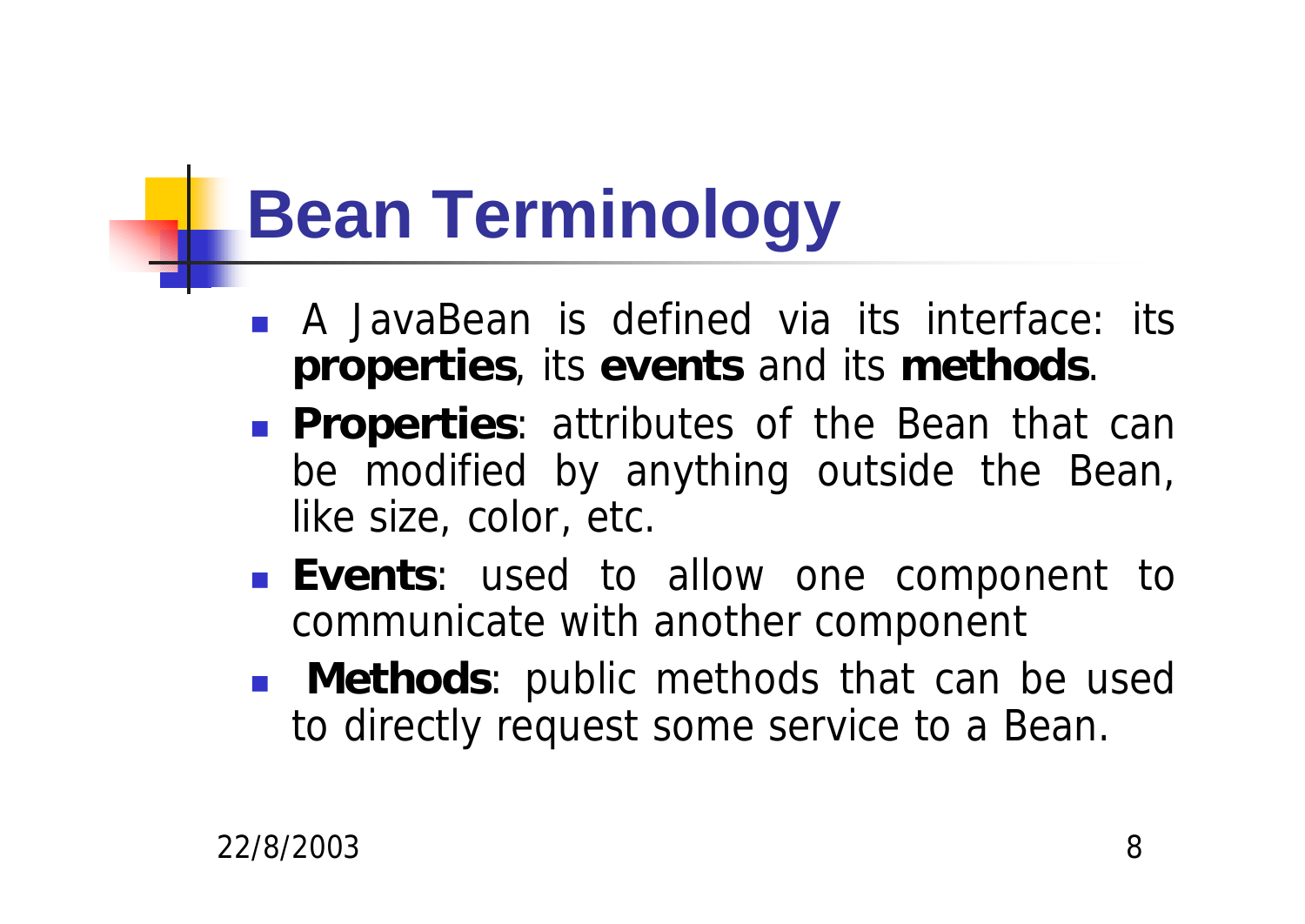### Introspection

- The process of analyzing a Bean to determine its capabilities.
- **n** It allows an application builder tool to present information about a component to a software designer.
- **n** Without introspection, the Java Beans technology could not operate.
- 22/8/2003 9 ■ There are two ways in which the developer of a Bean can indicate which of its properties, events, and methods should be exposed by an application builder tool: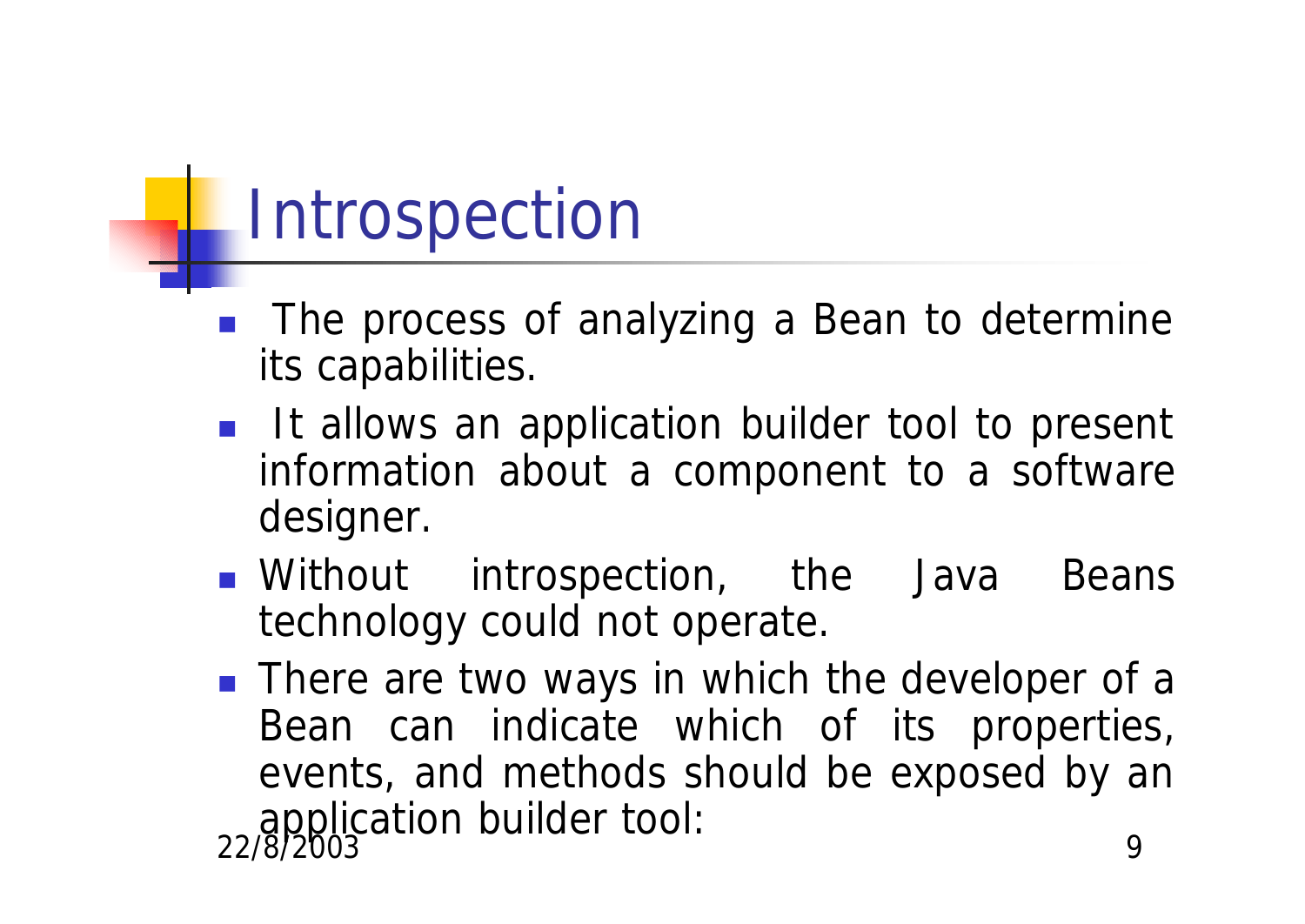### Introspection cont.

- **n** With the first method, simple naming conversion are used.
- **n** In the second way, an additional class, which inherits SimpleBeanInfo, is provided that explicitly supplies this information.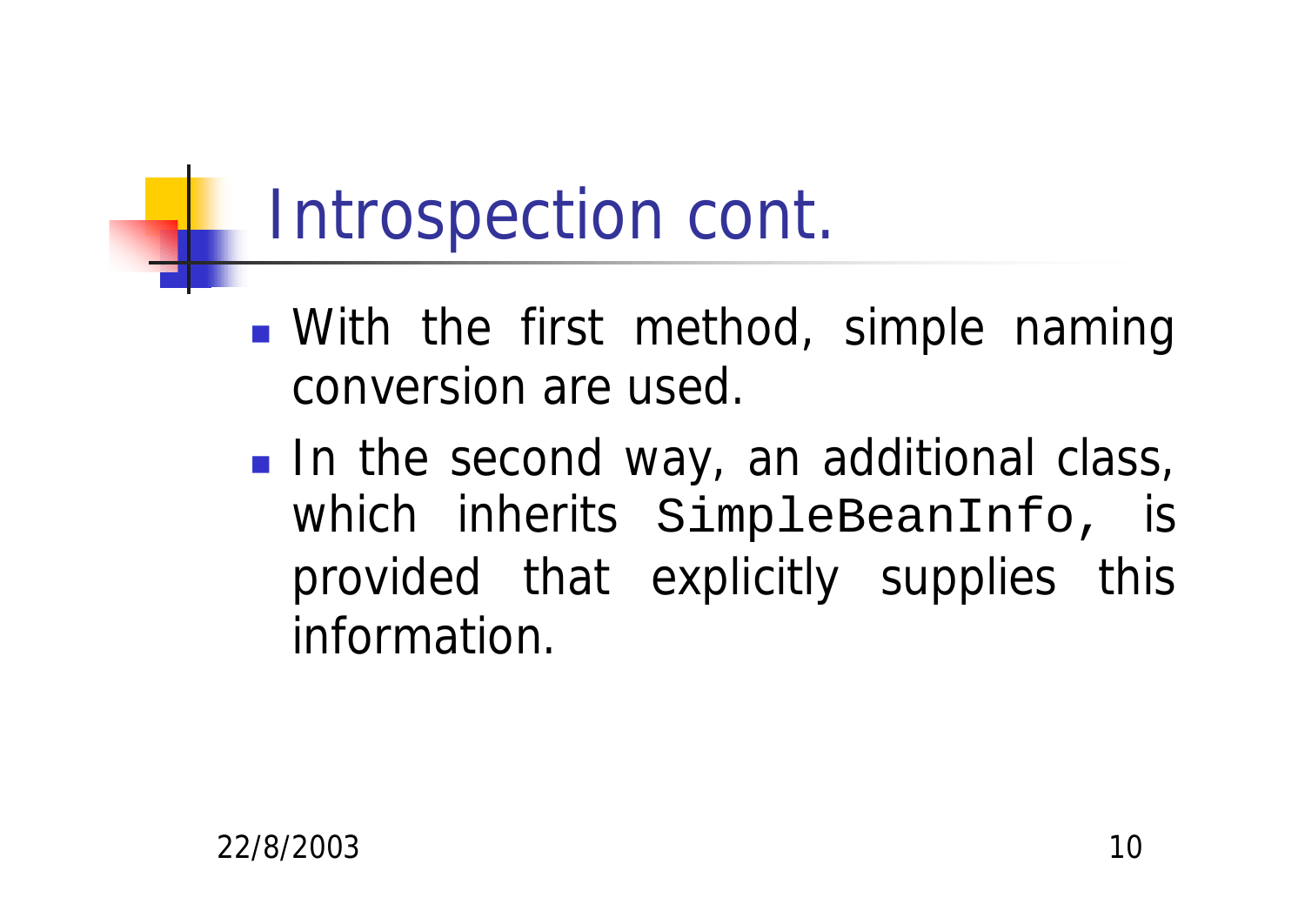## Design Patterns for Properties

- **n** A property is a subset of a Bean's state. The values assigned to the properties determine the behaviour and appearance of that component.
- **n** There are three types of properties: **simple**, **Boolean**, and **indexed**.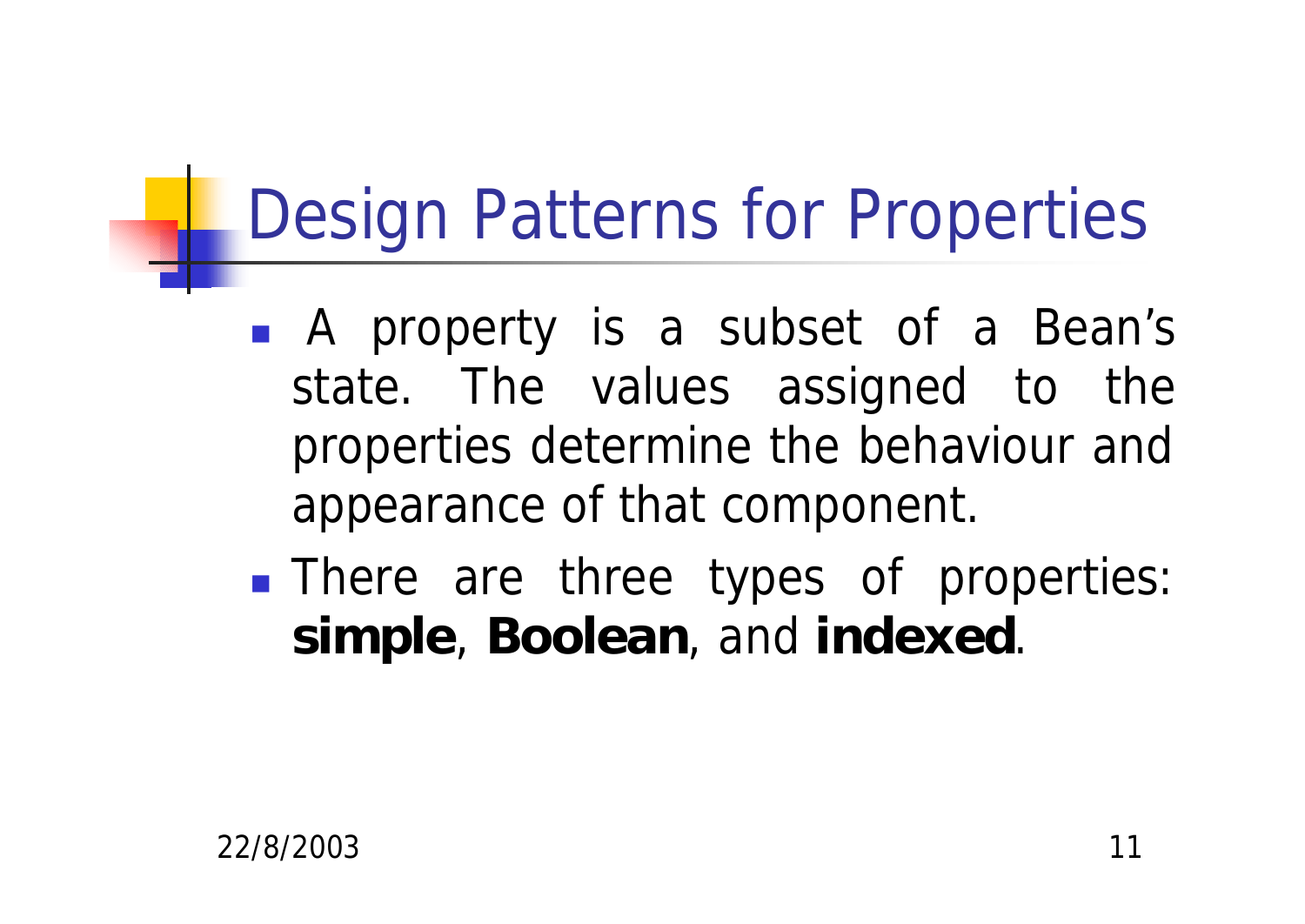## Simple Properties

**A** simple property has a single value, like:

```
public void setP(T arg);
public T getP();
```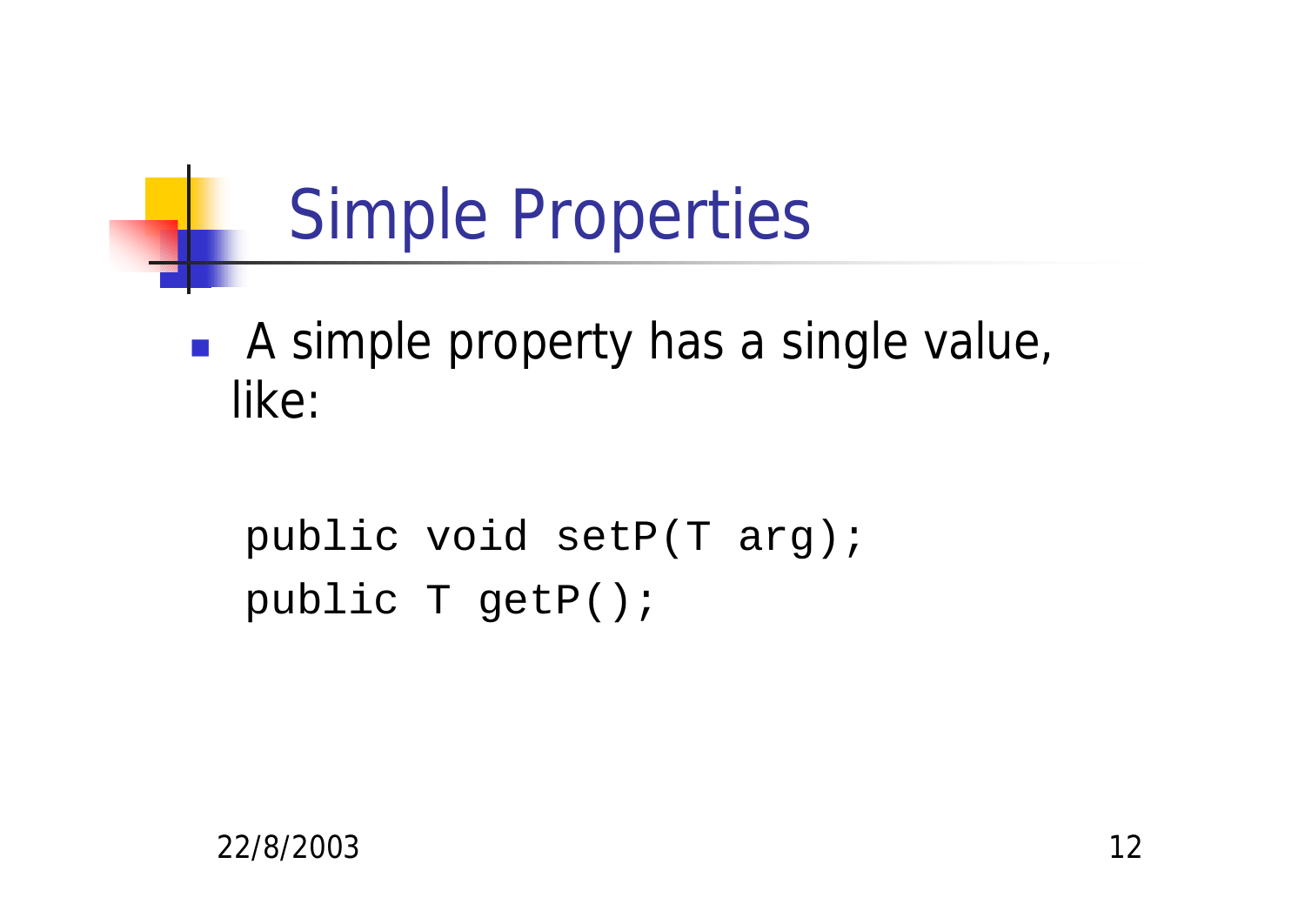```
Simple Properties cont.
■ Example 1:
  class Guest {
   private String name = new 
   String();
    private int roomnro;
   public void setName(String n){
    name=name.concat(n);
  }
```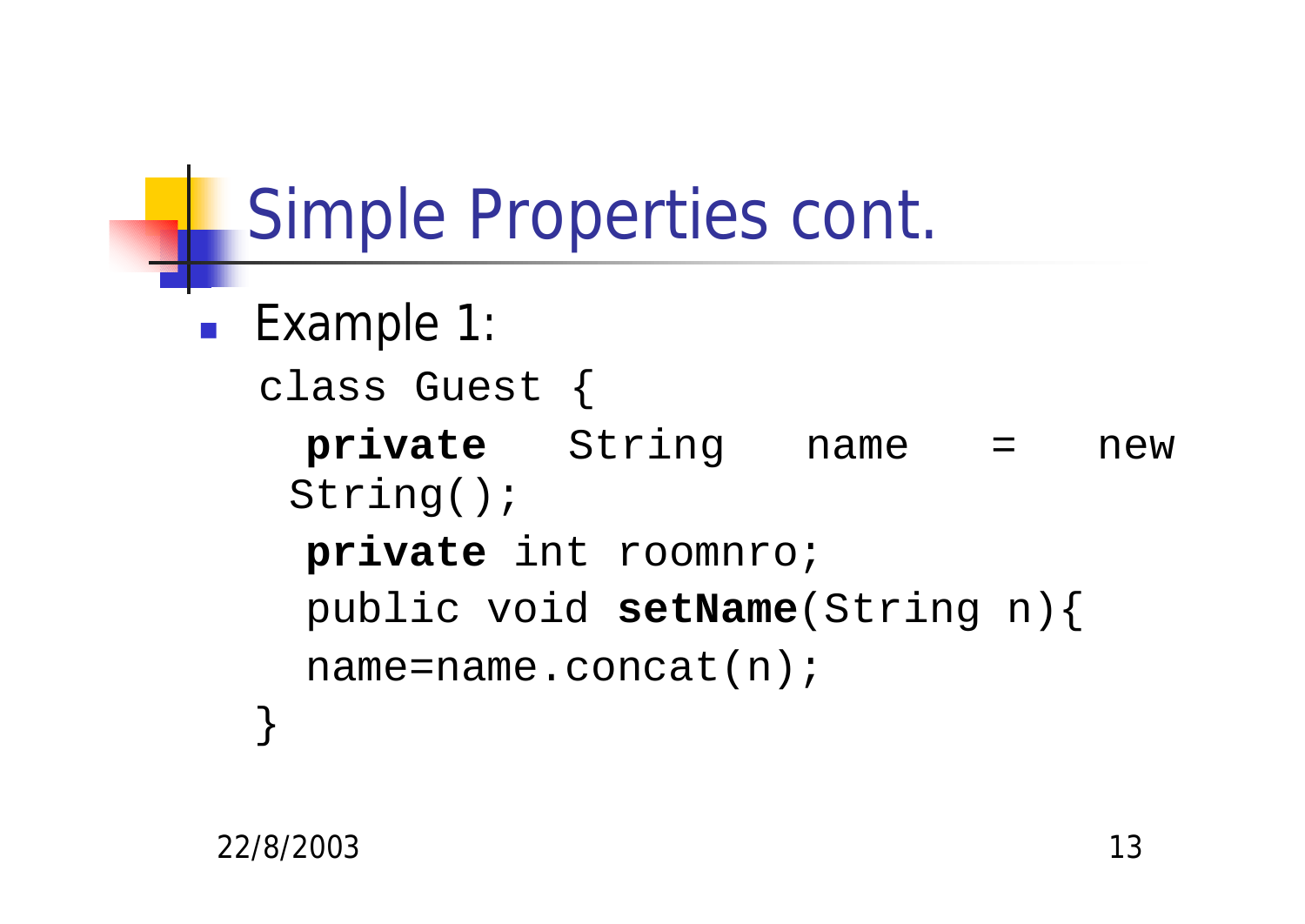### Simple Properties cont.

```
22/8/2003 14
■ Example 1 cont.:
  public void getName(){
    return name;
   }
  public void setRoomnro(int n) {
   roomnro=n;
  }
  public int getRoomnro() {
       return roomnro;
 } }
```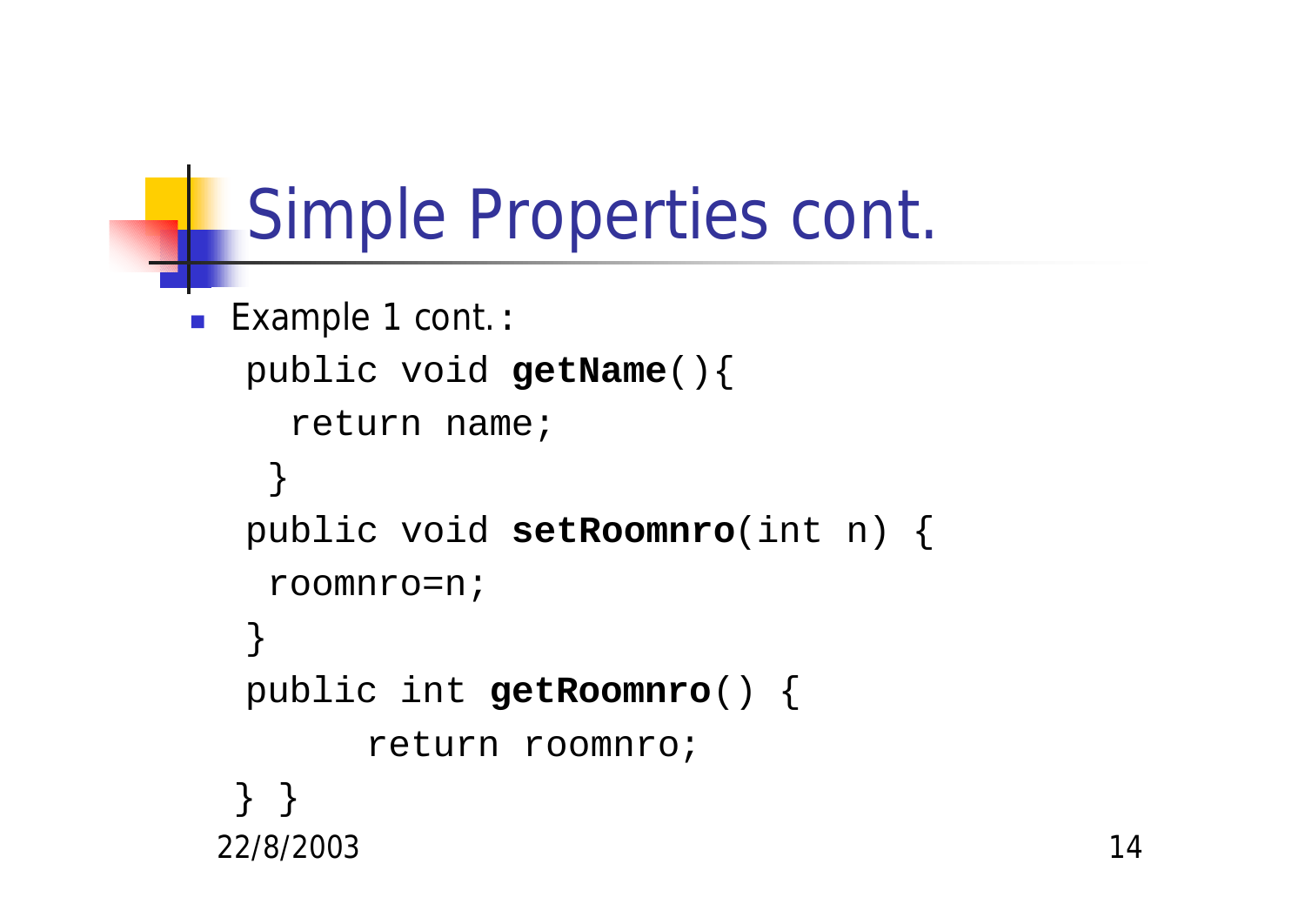### Boolean Properties

**A Boolean property has a value of true** or false, like:

> public boolean is*P*(); public boolean get*P*(); public void set*P*(boolean *value*);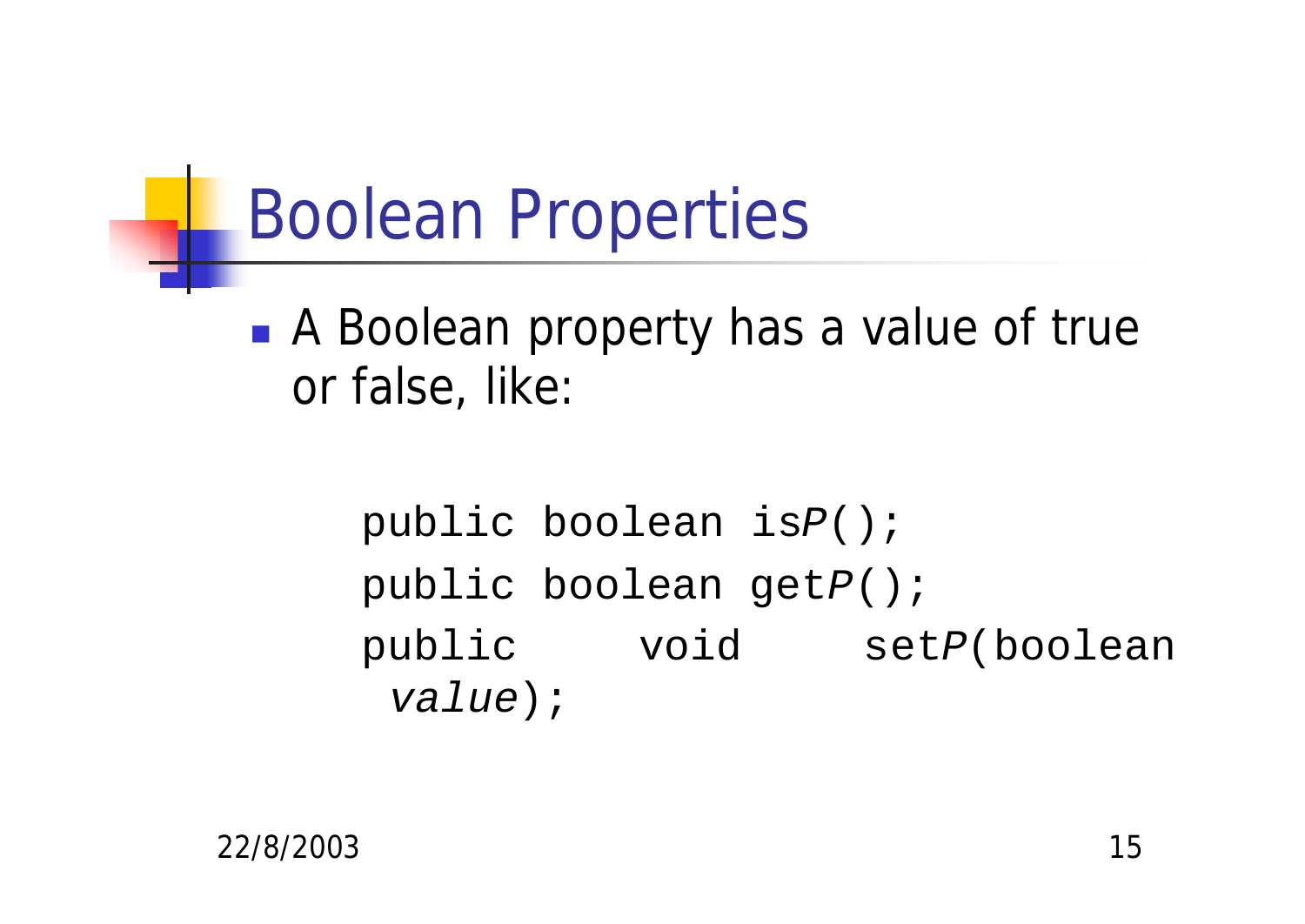## Boolean Properties cont.

```
■ Example 2:
    public class Guest {
    private boolean present=true;
    public boolean isPresent() {
     return present;
    }
    public void setPresent(boolean
     pr) {
     present=pr; } }
```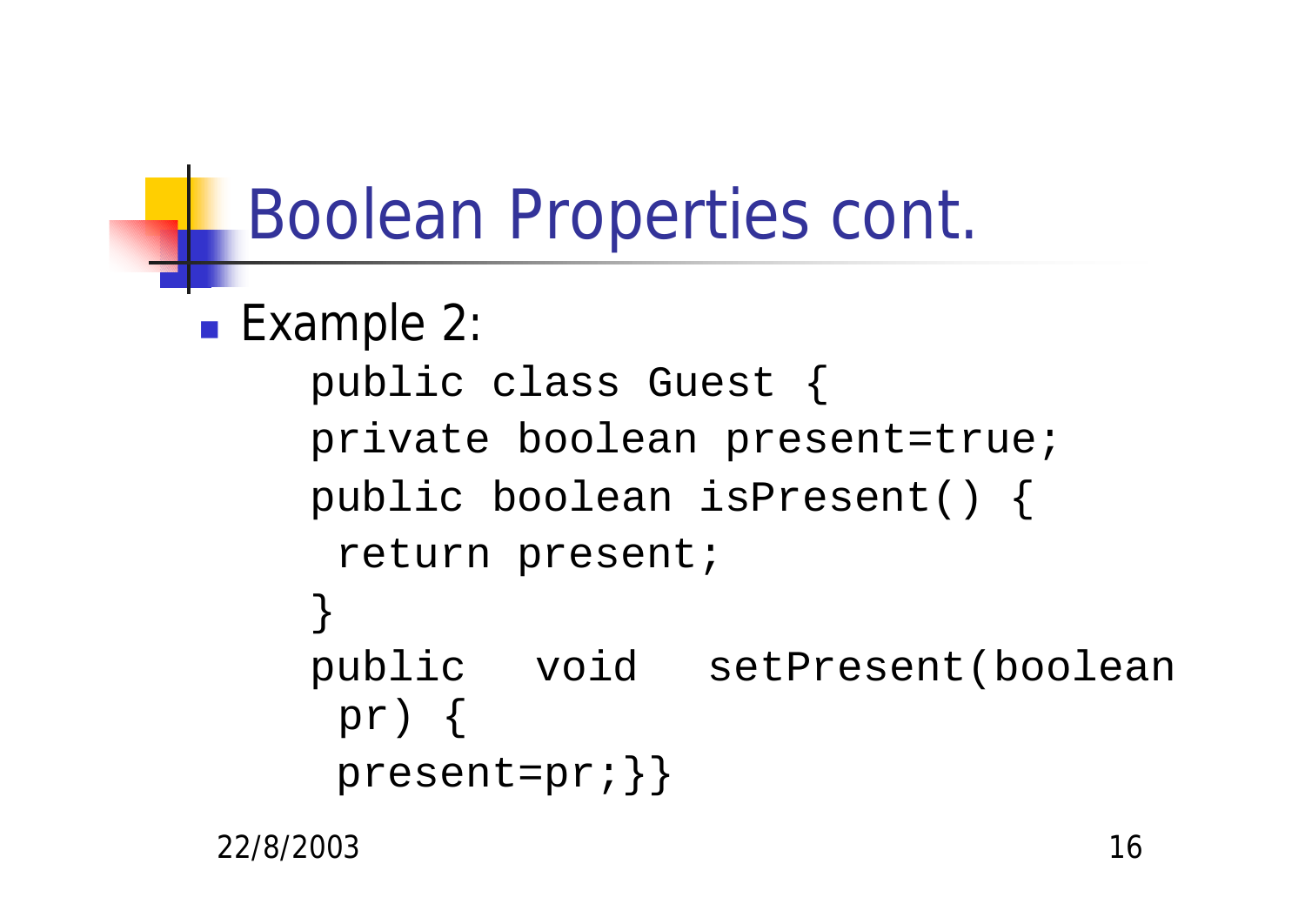### Indexed Properties

**n** An indexed property consists of multiple values, like:

public T getP(int *index*); public void setP(int *index*, T *value*); public T[] getP(); public void setP(T *values*[]);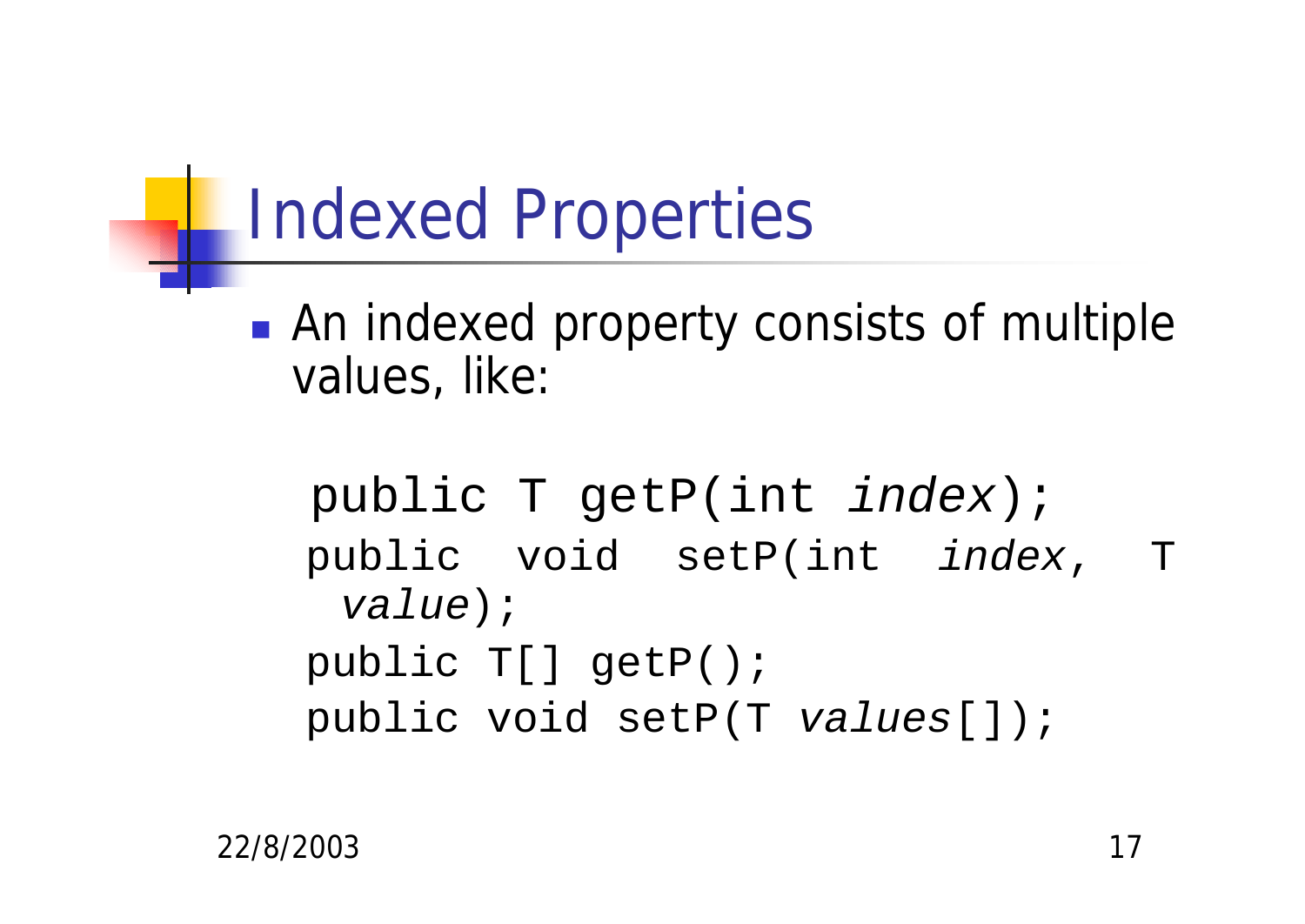### Indexed Properties cont.

22/8/2003 cuite calcar j **Example 3:** public class Individual { private int data []; public void setData(int index, int value){ data[index]=value;} public int getData(int index) { return data[index];} public int [] getData() { return data;}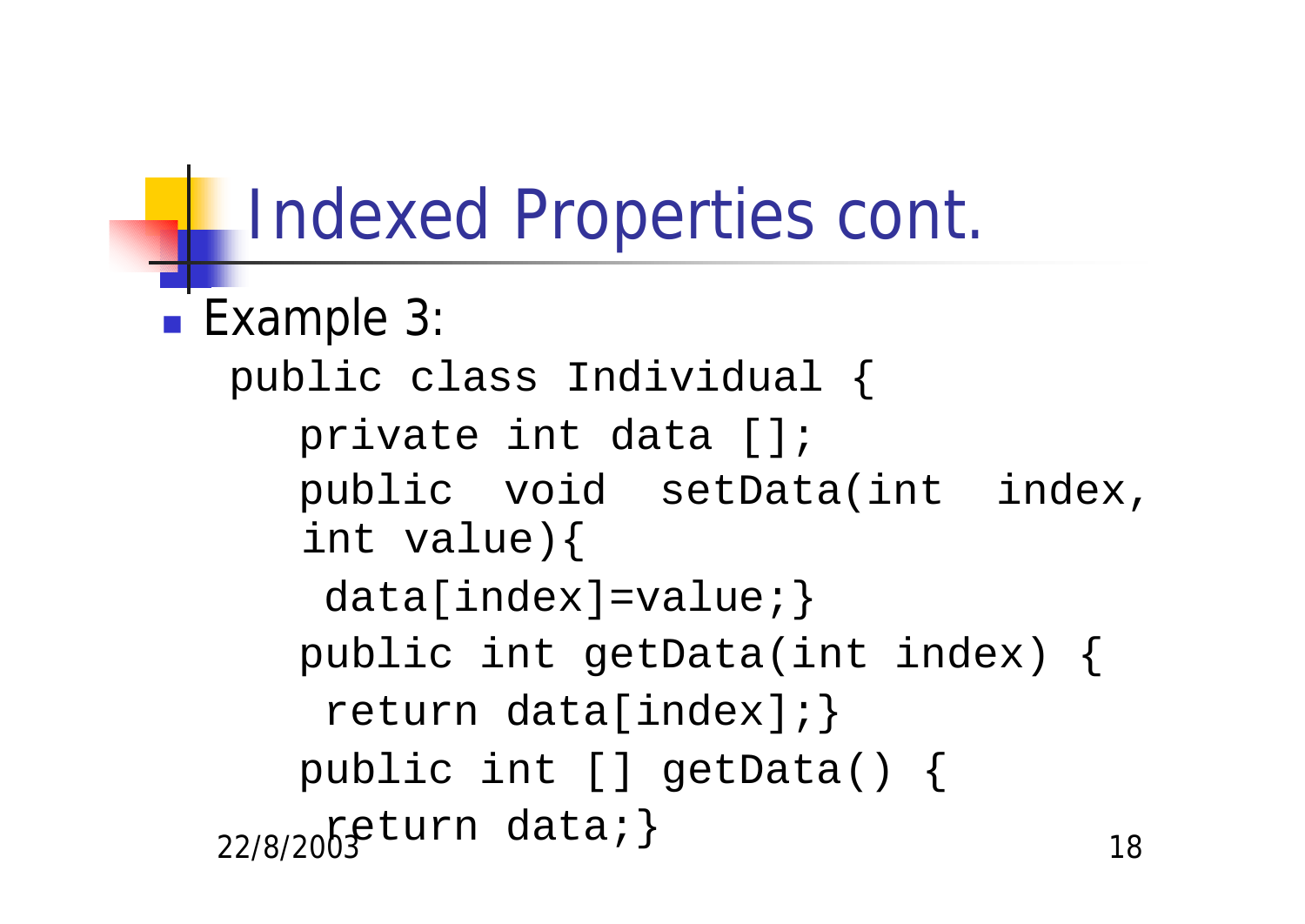### Indexed Properties cont.

### ■ Example 3 cont.: public void setData(int [] values){

```
22/8/2003 19
 data = new int[values.length];System.arraycopy(values, 0, 
  data, 0, 
  values.length);
 }}
```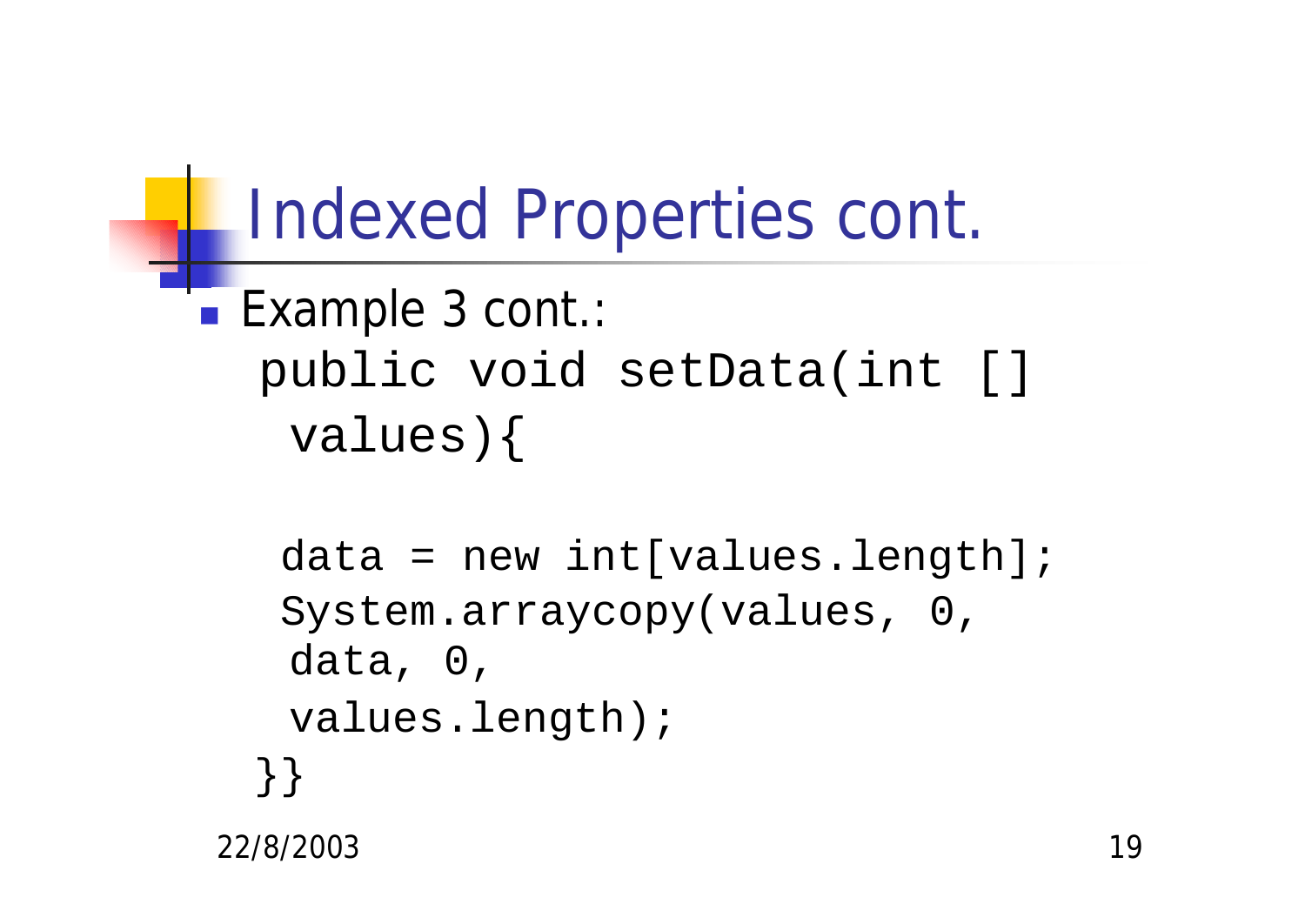## JAR Files

- **n** Tools such as the BDK expect Beans to be packaged within JAR files.
- A JAR file allows to efficiently deploy a set of classes and their associated resources.
- **n** JAR technology makes it much easier to deliver and install software.
- The elements in a JAR file are compressed
- **n** Digital signatures may also be associated with the individual elements in a JAR file (keytool).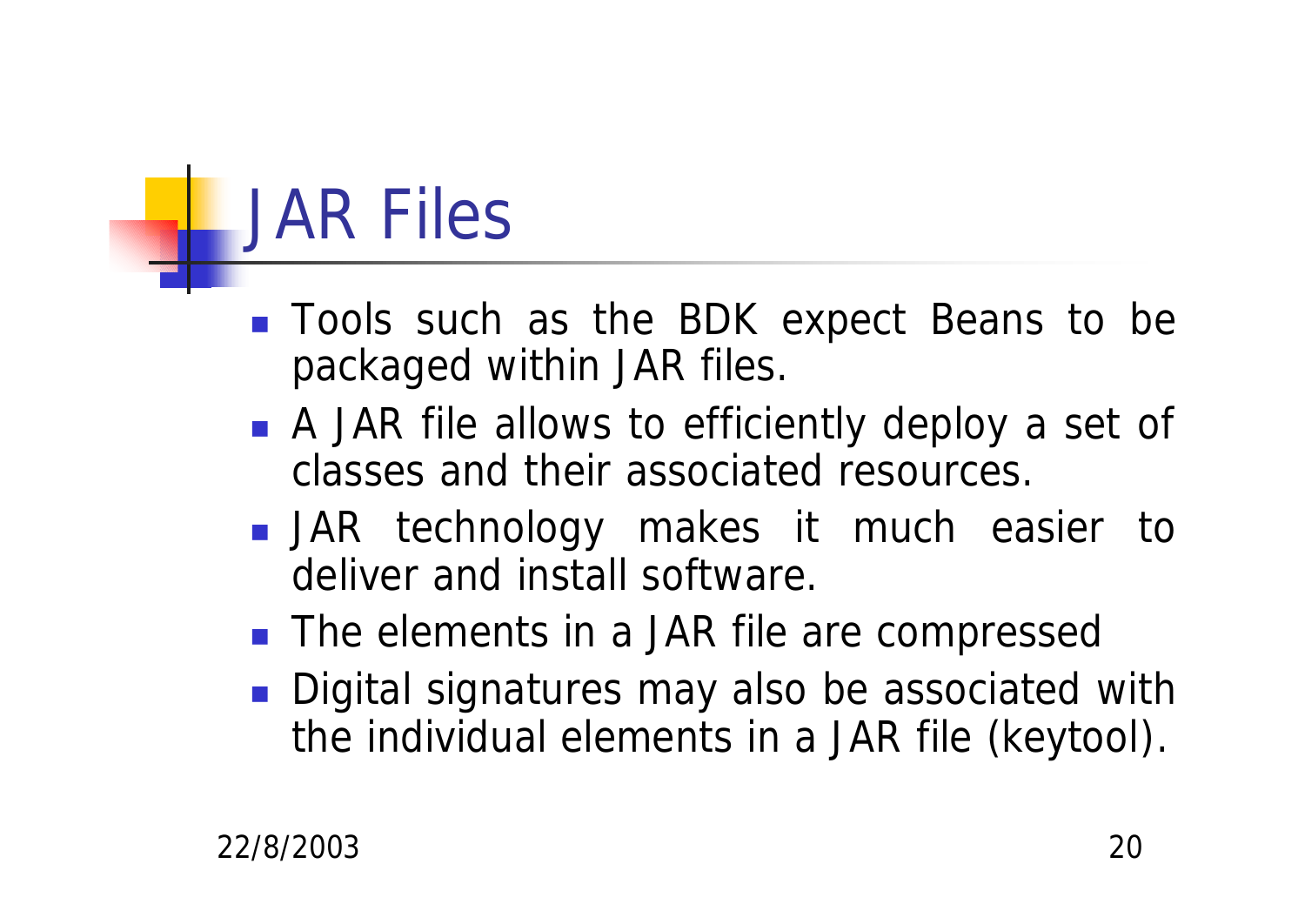### JAR Files cont.

**n** This allows a consumer to be sure that these elements were produced by a specific organization or individual.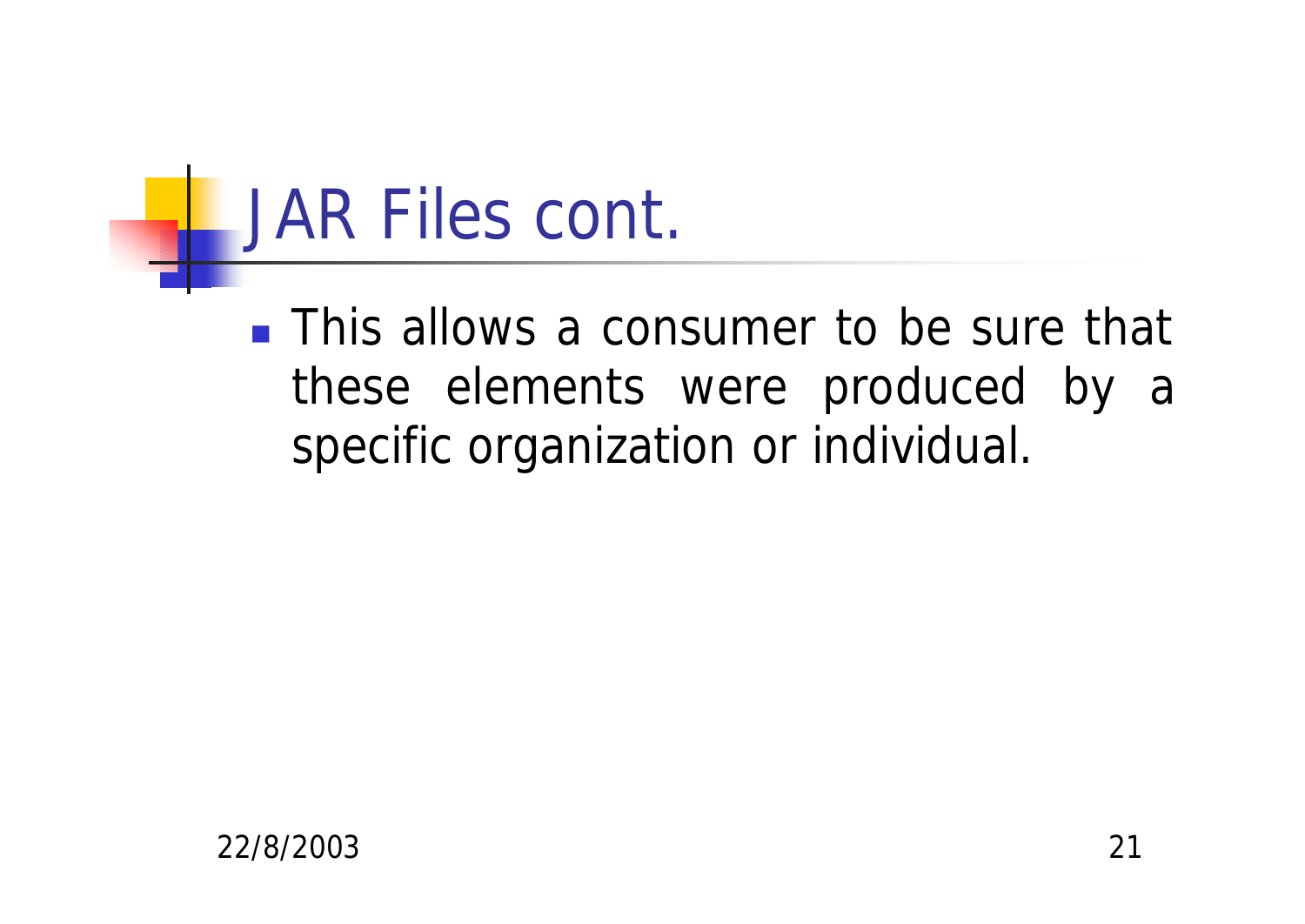### Manifest Files

- <sup>n</sup> A manifest file indicates which of the components in a JAR file are Java Beans, like:
	- Name: sunw/demo/BeanEx/pic1.gif
	- Name: sunw/demo/BeanEx/pic2.gif
	- Name: sunw/demo/BeanEx/pic3.gif
	- Name: sunw/demo/BeanEx/BExCls.class

Java-Bean: True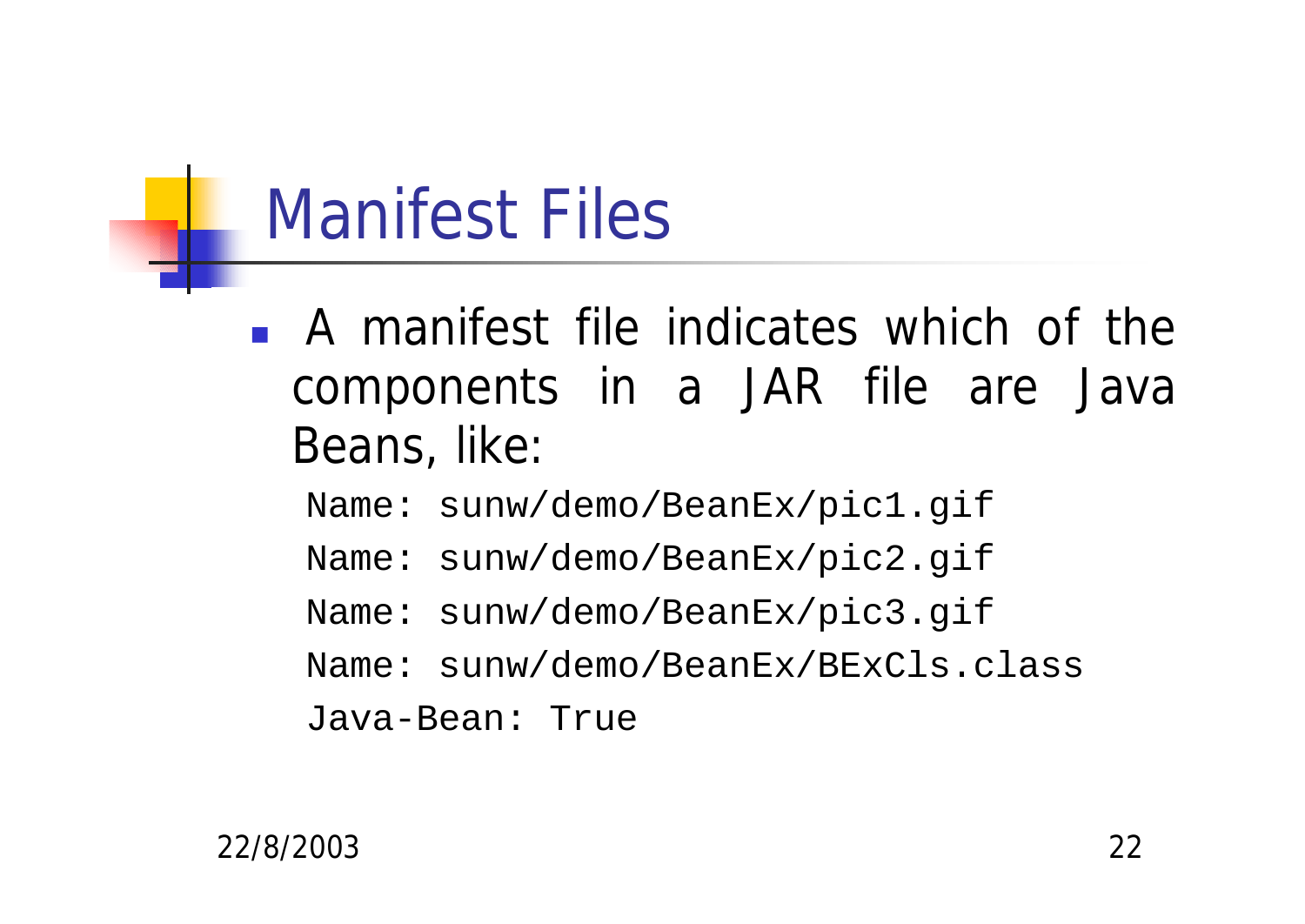## The JAR Utility

- **n** JAR utility is used to generate a JAR file. Its syntax is:
	- **jar** *options* files
- n , where options can be one or several of the followings:

#### **Option Description**

- c A new archive is to be created.
- C Change directories during command execution.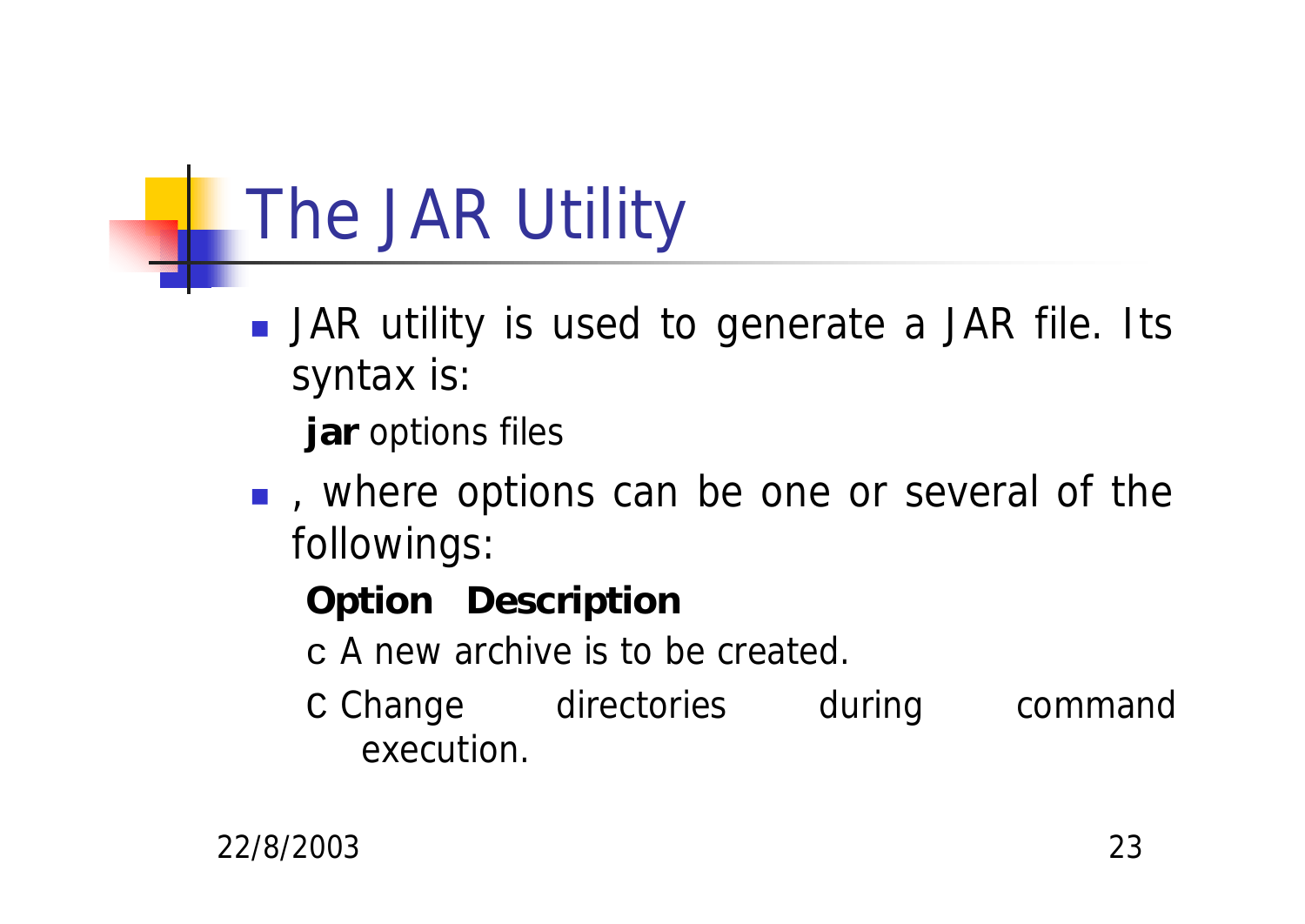## The JAR Utility cont.

- f The first element in the file list is the name of the archive that is to be created or accessed.
- m The second element in the file list is the name of the external manifest file.
- M Manifest file not created.
- t The archive contents should be tabulated.
- 22/8/2003 Putto Skisting Smiths. 24 u<sub>u</sub> Update existing JAR file.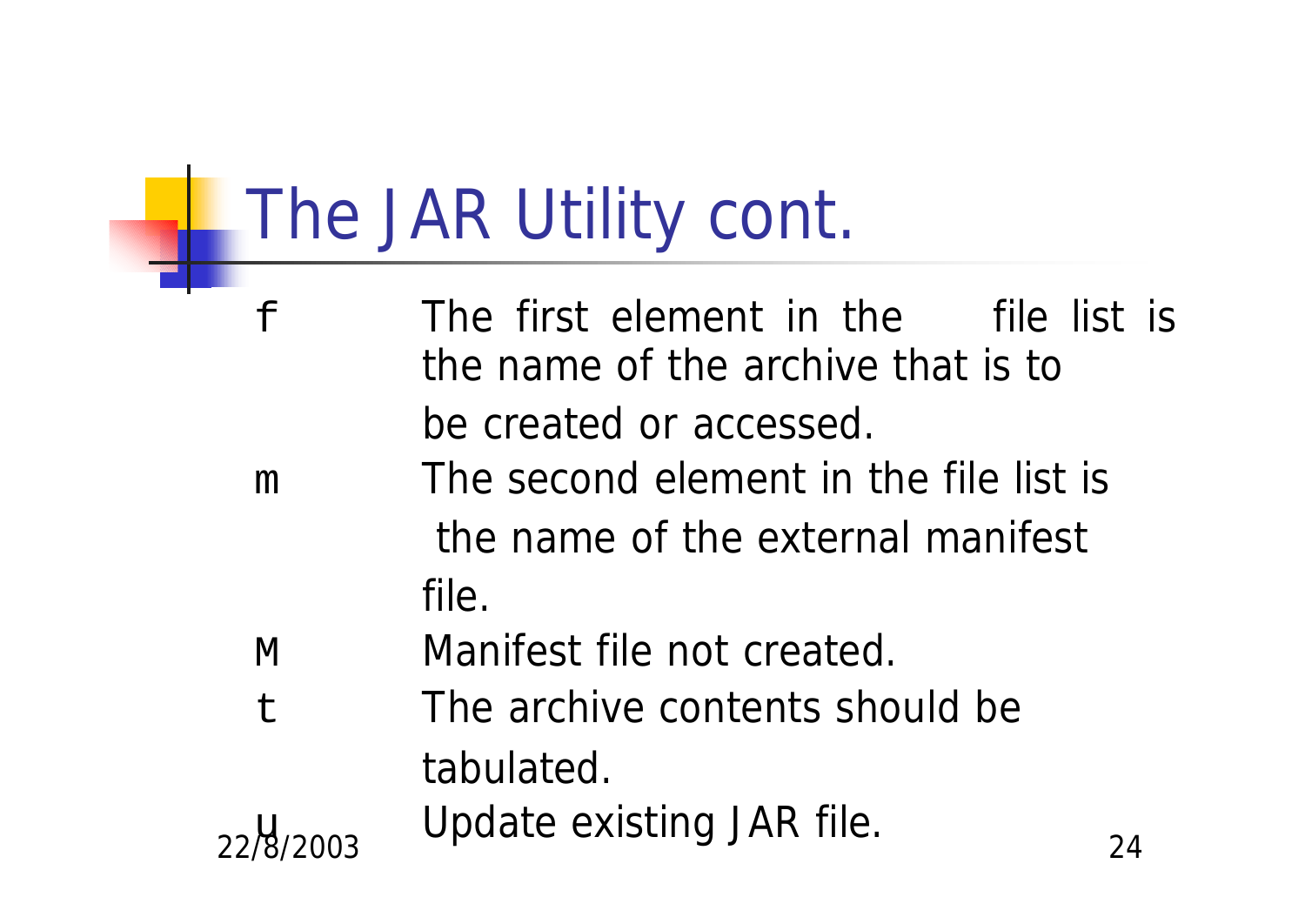### The JAR Utilities cont.

- v Verbose output should be provided by the utility as it executes.
- X Files are to be executed from the archive. (If there is only one file, that is the name of the archive, and all files in it are extracted.
- 0 Do not use compression.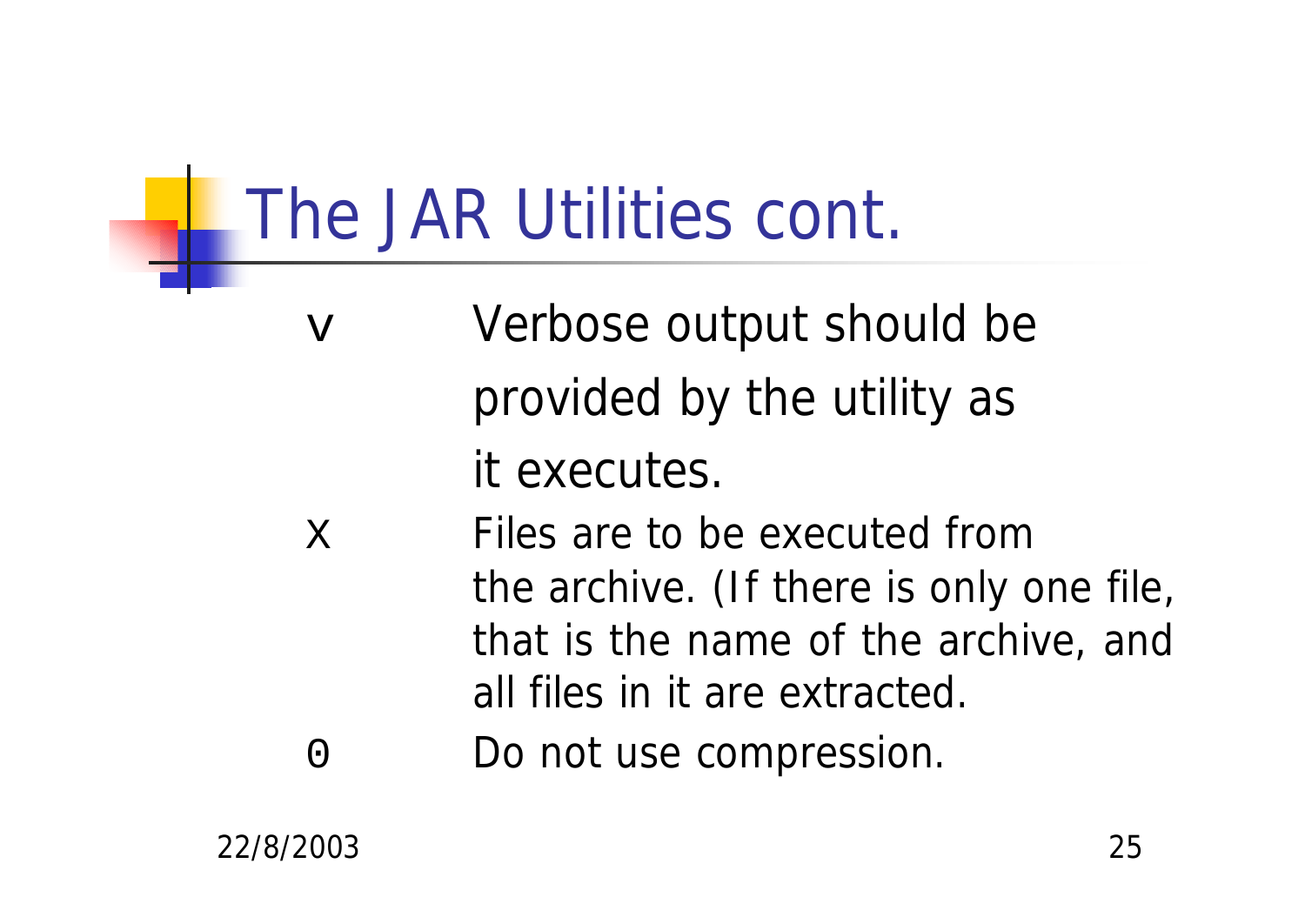## **Creating a JAR File**

**To create a JAR file named myjarfile.jar** that contains all of the **.class** and **.gif** files in the current directory we write:

```
jar cf myjar.jar *.class *.gif
```
- <sup>n</sup> If a manifest file such as **myman.mf** is available, it can be used with the following command:
	- 22/8/2003 26 jar cfm **myjar.jar myman.mf** \*.class \*.gif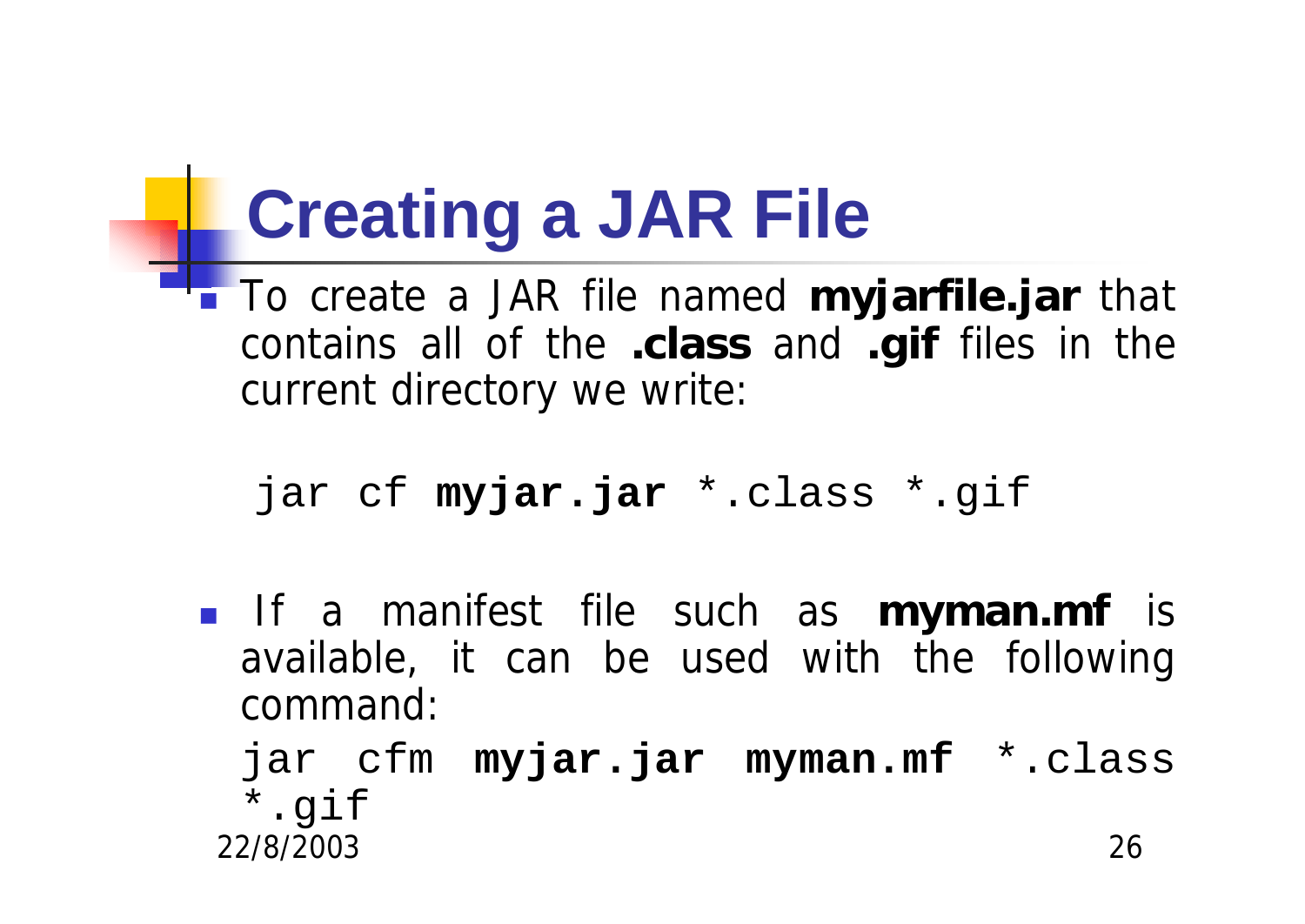## **Creating a New Bean**

- Steps for creating a new Bean are:
	- 1. Create a directory for the new Bean.
	- 2. Create the Java source file(s).
	- 3. Compile the source file(s).
	- 4. Create a manifest file.
	- 5. Generate a JAR file.
	- 6. Start the BDK.
	- 7. Test.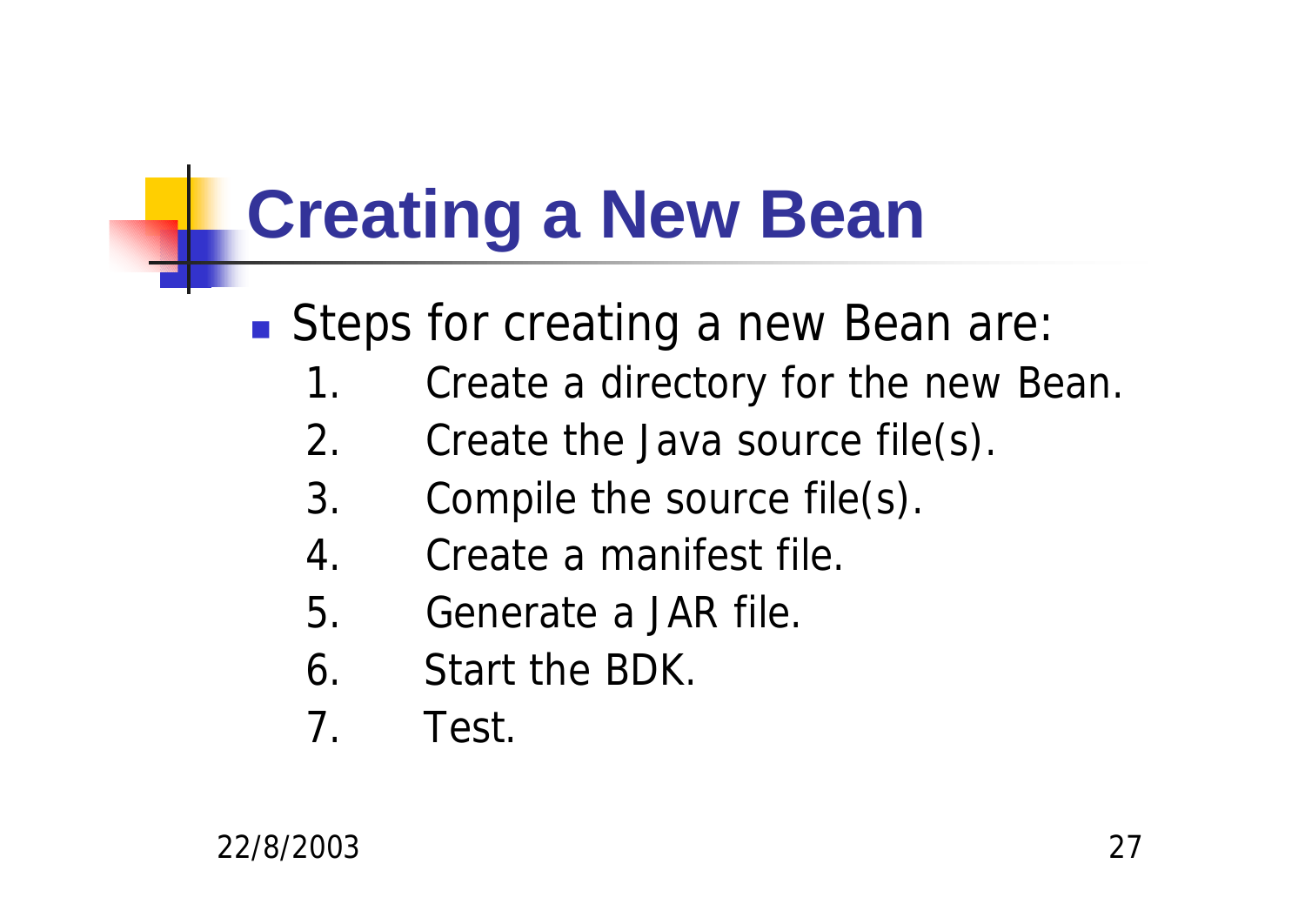## Creating a New Bean cont.

- We first create a directory like: **c:\bdk\demo\sunw\demo\colors** and move to it**.**
- <sup>n</sup> We also set the **CLASSPATH** to **C:\bdk\demo.**
- We then create our java source code file and compile it, for instance: javac Colors.java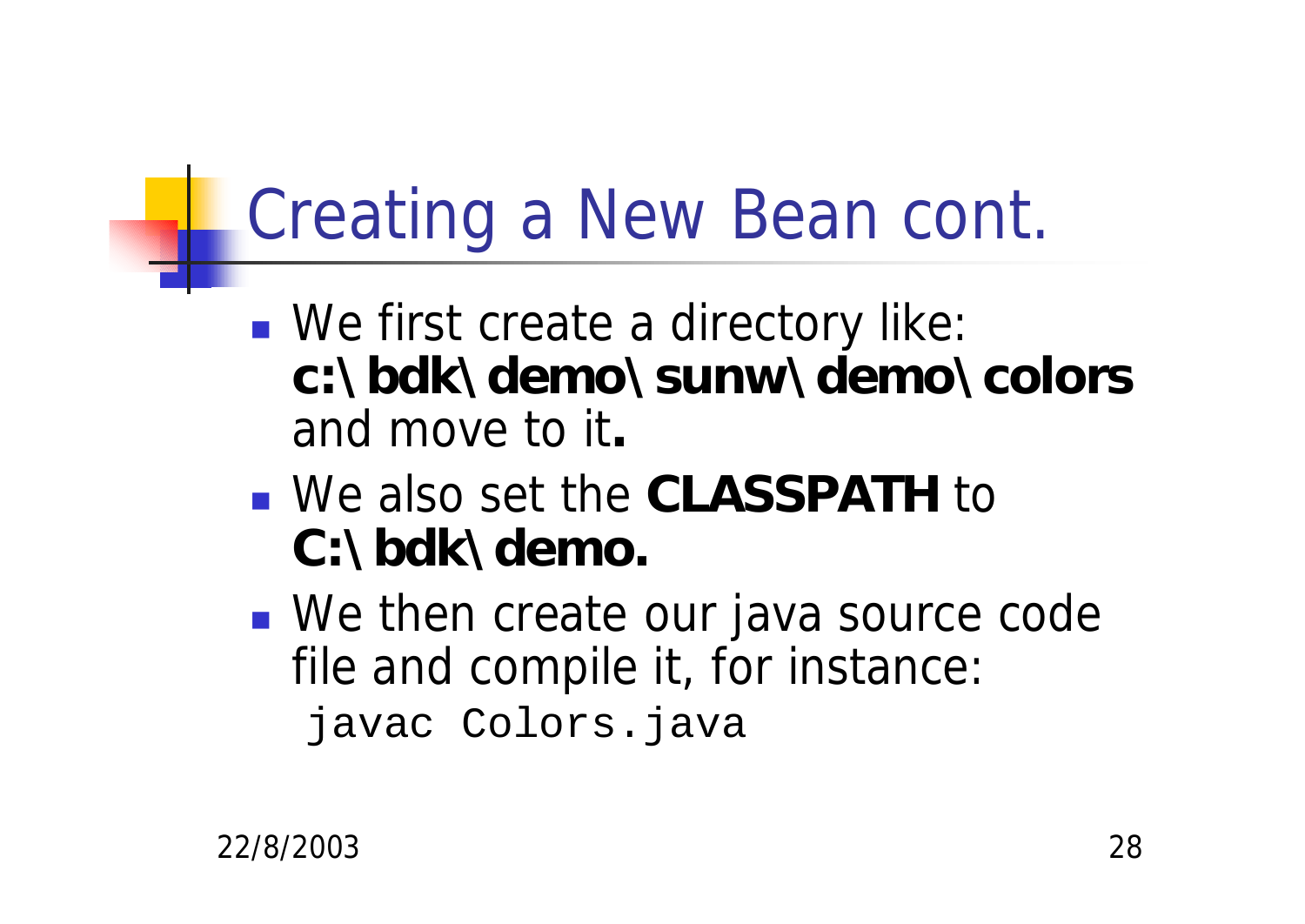## Creating a New Bean cont.

**The colors.mft** manifest file is created under **c:\bdk\demo** directory, where the manifest files for the **BDK** demos are located. Name:sunw/demo/colors/Colors. class

```
Java-Bean: True
```
**n** Beans are included in the **ToolBox** window of the **BDK** only if they are in JAR files in the directory **c:\bdk\jars**.

22/8/2003 29 sunw\demo\colors\\*.classjar cfm ..\jars\colors.jar colors.mft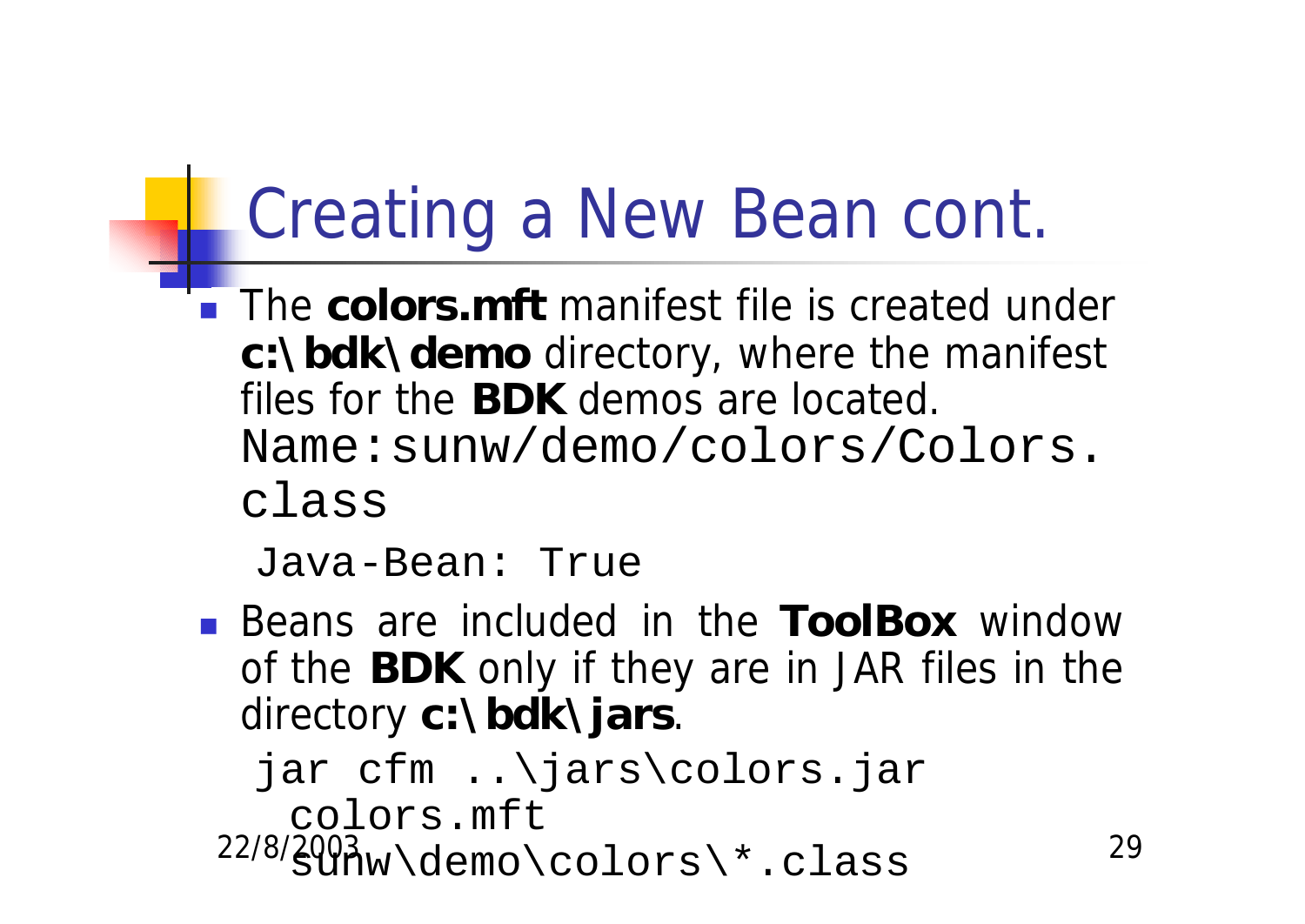## InfoBus

- **n** Two or more JavaBeans can dynamically exchange data through the Information Bus a.k.a. InfoBus.
- **However, communicating Beans must** implement required interfaces defined by InfoBus.
- The InfoBus is a Java API created by Lotus Development Corporation and Sun Microsystems's JavaSoft division.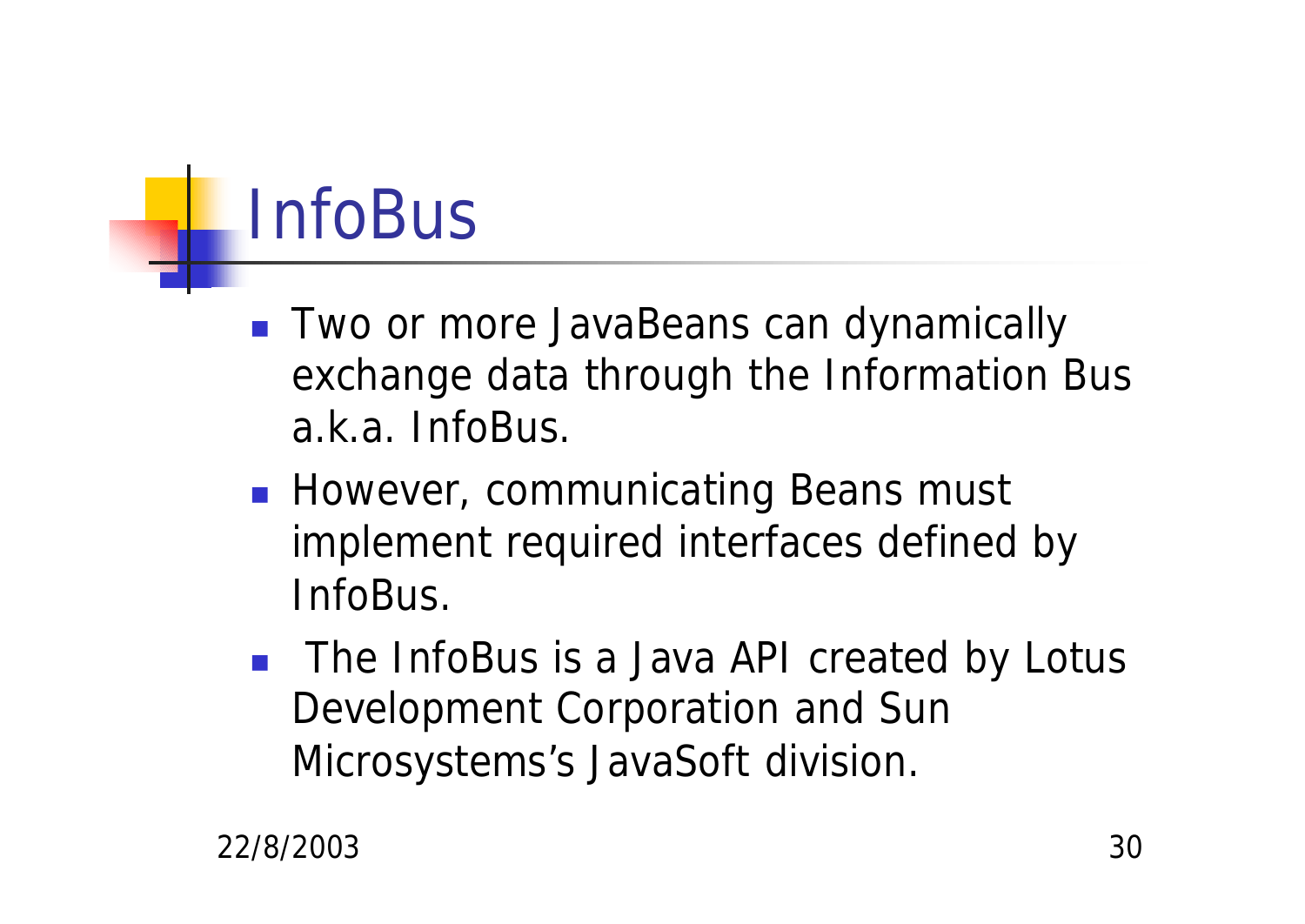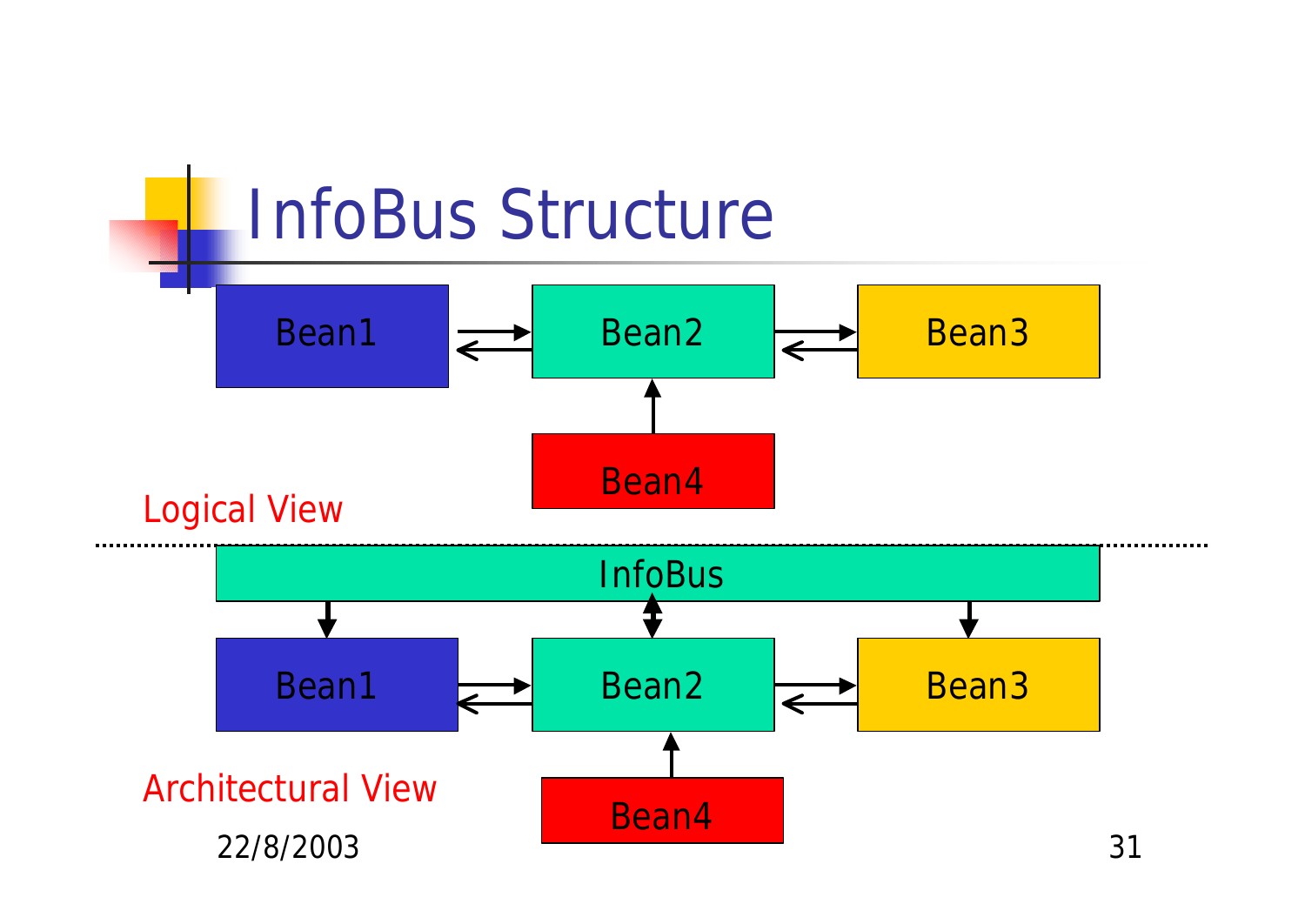### InfoBus cont.

- Communicating Beans can be located in a Java application or on a Web page.
- We can distinguish three different roles in an InfoBus:
- **Data producers**: Beans mainly responsible for accessing data from their native store, such as files, DBMS, etc.
- **Data consumers: Beans responsible for** retrieving data from the bus for analysis or visual display.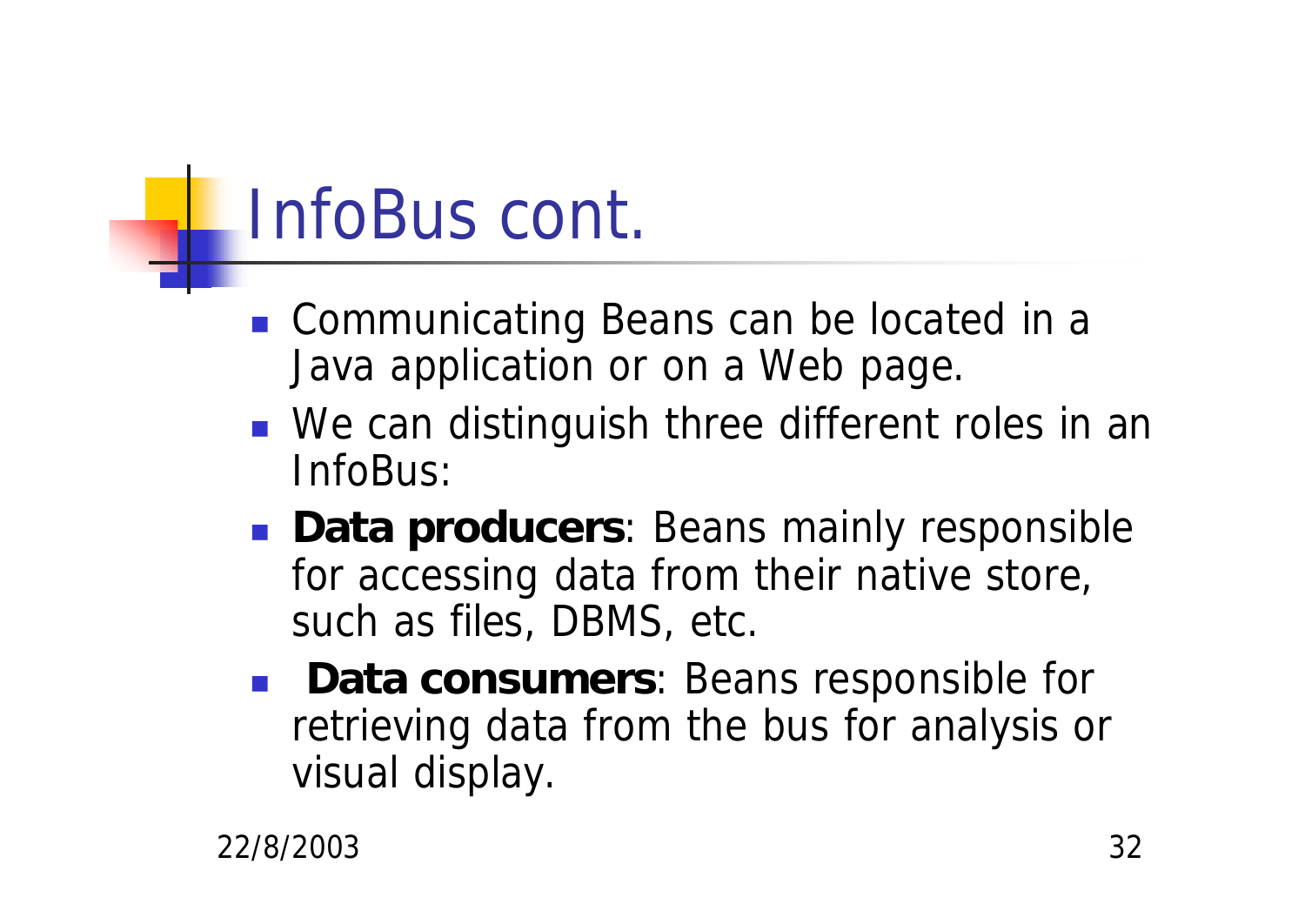### InfoBus cont.

- **n Data controllers**: an optional component that regulates or redirects the flow of events between data producers and consumers.
- <sup>n</sup> A JavaBean can be both a consumer and producer.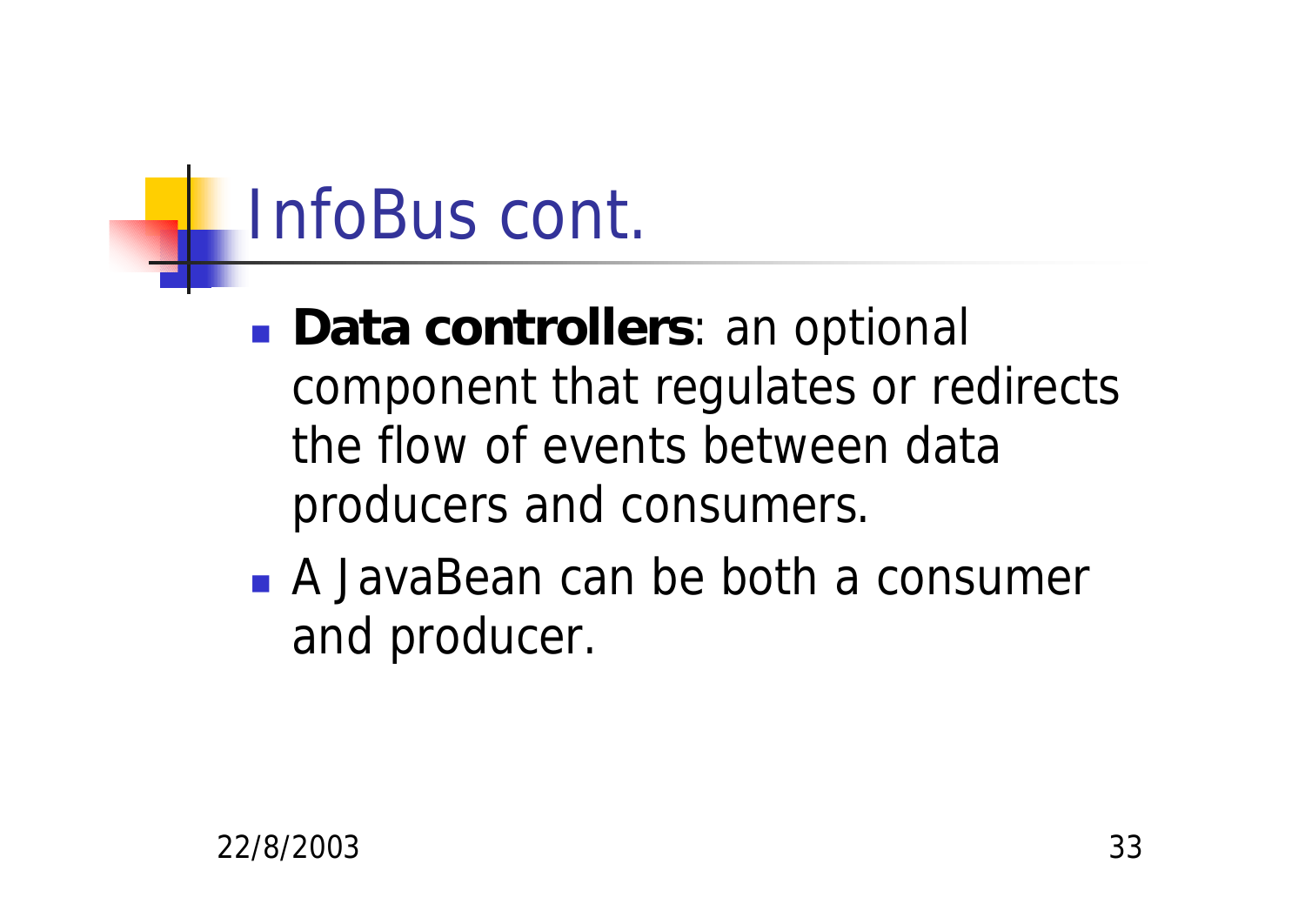## InfoBus Communication Protocol

- **n Membership**: Any Java class can join the InfoBus provided that it implements the InfoBusMember interface.
- **Rendezvous:** An InfoBus application supplies an object that implements InfoBusDataProducer or InfoBusConsumer interfaces to listen for events appropriate to a component's role as a producer or consumer.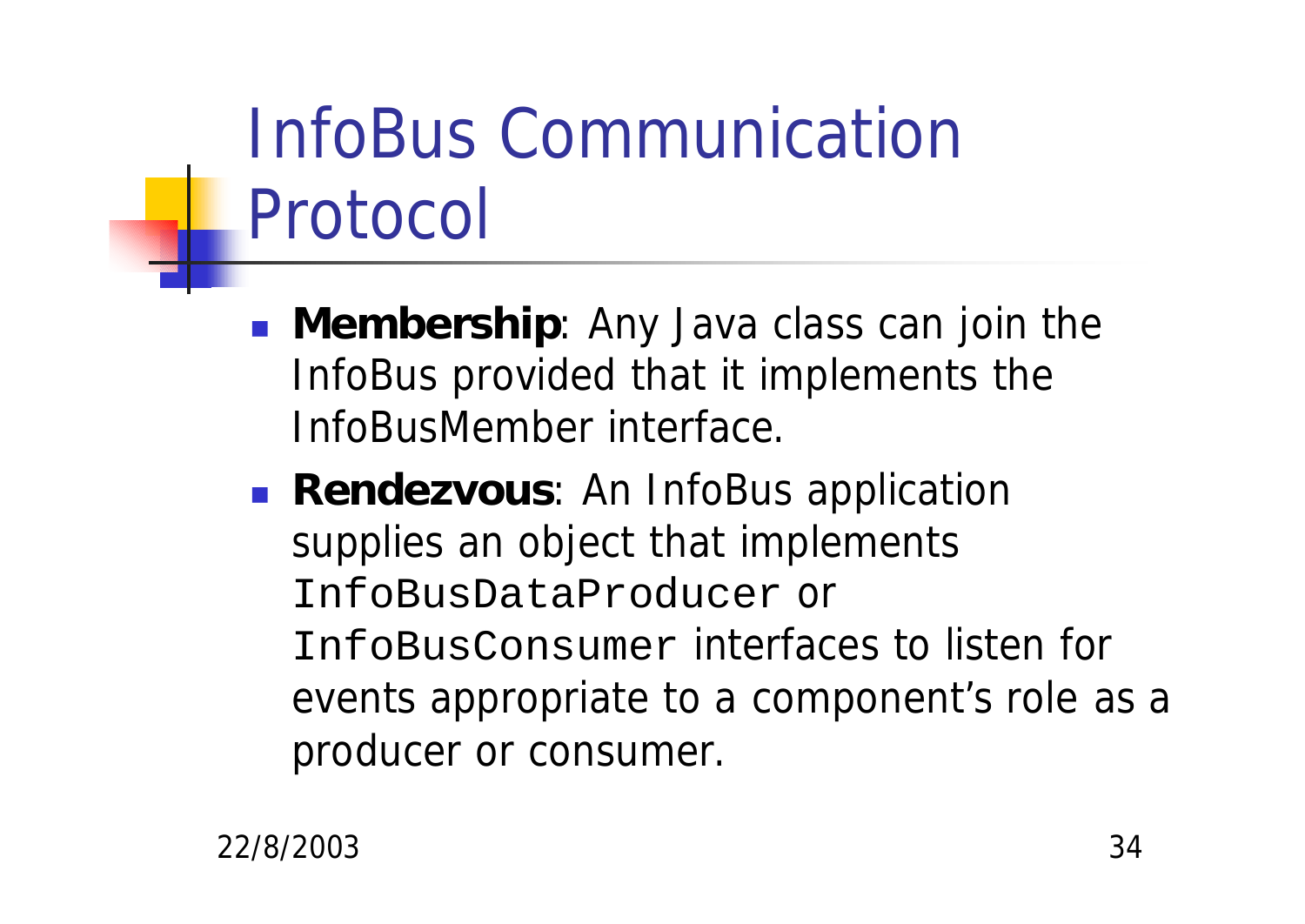## InfoBus Communication Protocol cont.

- **Data access:** InfoBus specifies a number of standard interfaces to provide direct data transfer between a producer and consumer:
	- **ImmediateAccess**: provides an InfoBus wrapper for a simple data item
	- **ArrayAccess**: provides access functions for an array with arbitrary dimensions
	- **RowAccess**: provides a row and column interface to support database solutions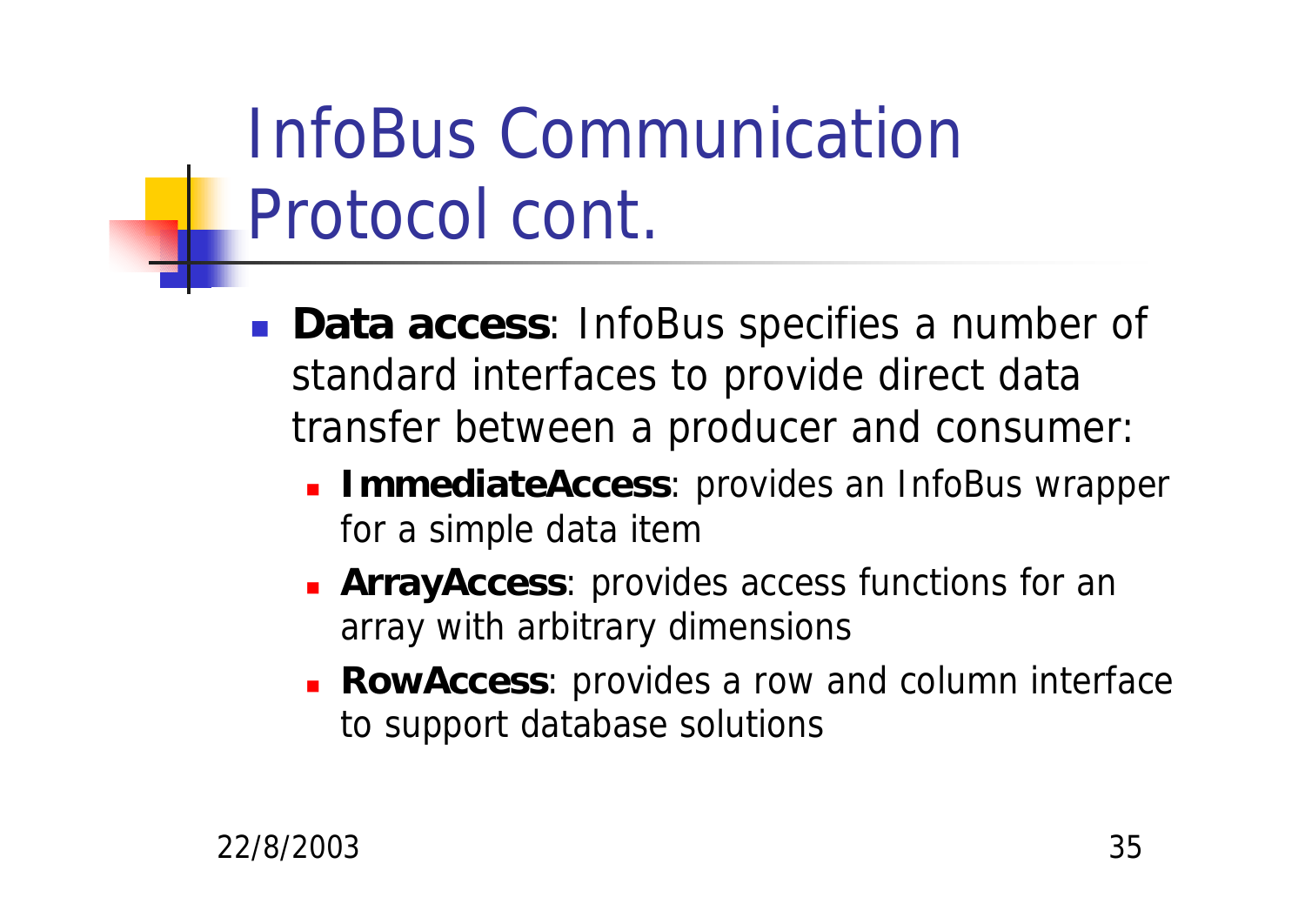## InfoBus Communication Protocol cont.

**n Change notification**: a consumer, which receives data from a producer, can request notifications of all changes to the data by registering a DataItemChangeListener on the data item. As the producer detects changes, it will announce the changes to all listeners.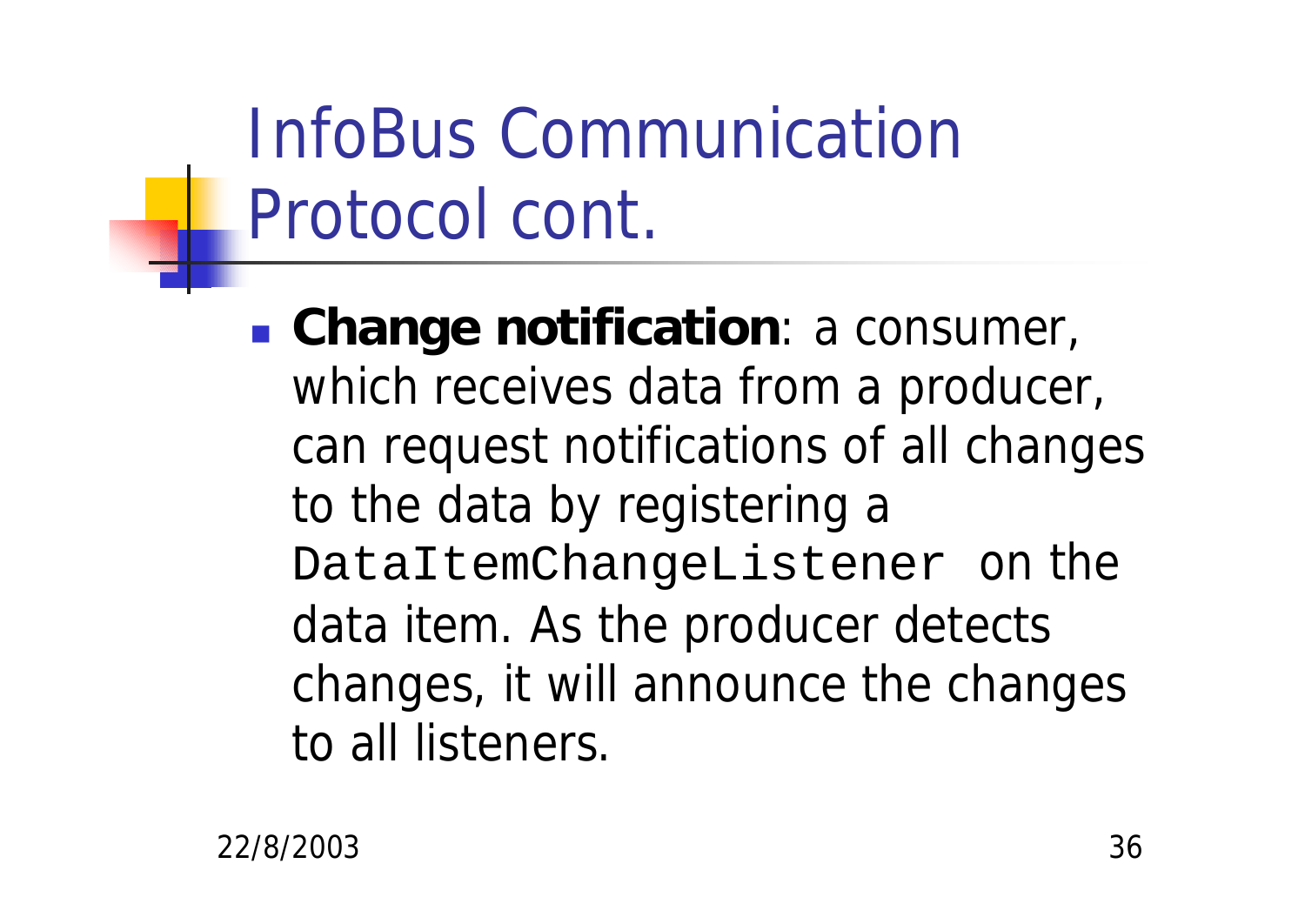#### ■ Example 4:

- public class infobusDemo extends Applet implements InfoBusMember,
	- InfoBusDataProducer, ActionListener {

//IBMS holds our InfoBus private InfoBusMemberSupport IBMS; //data is a simple data item String //data is the name of the InfoBus to which we connect private SimpleDataItem data;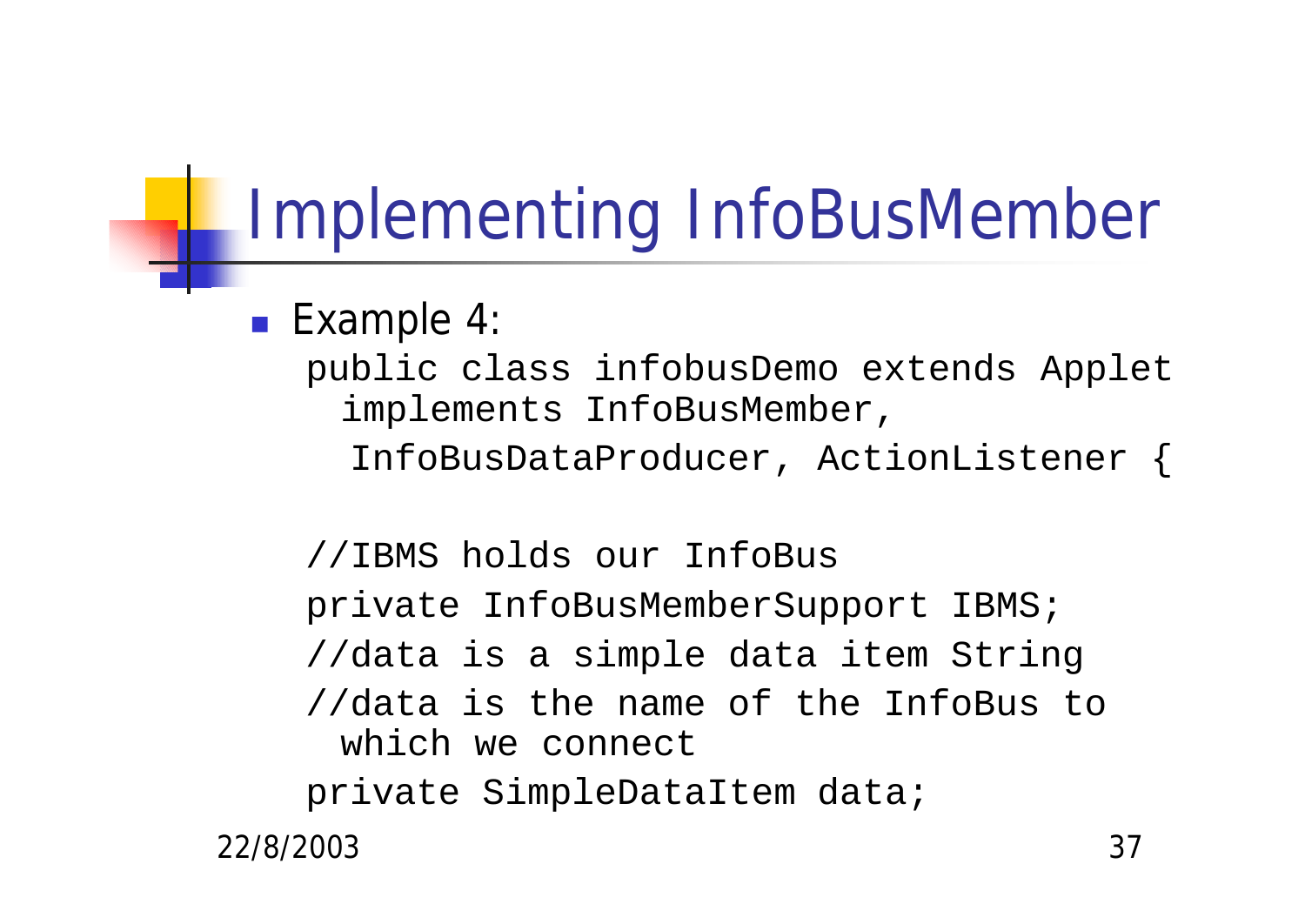- //The name of the InfoBus to which we connect private String bus=null; privte String guest;
- private Object available = new Object();

22/8/2003 38 //Delegates all calls to our InfoBusMemberSupport, IBMS public InfoBus getInfoBus() { return IBMS.getInfoBus(); )<br>ዓ.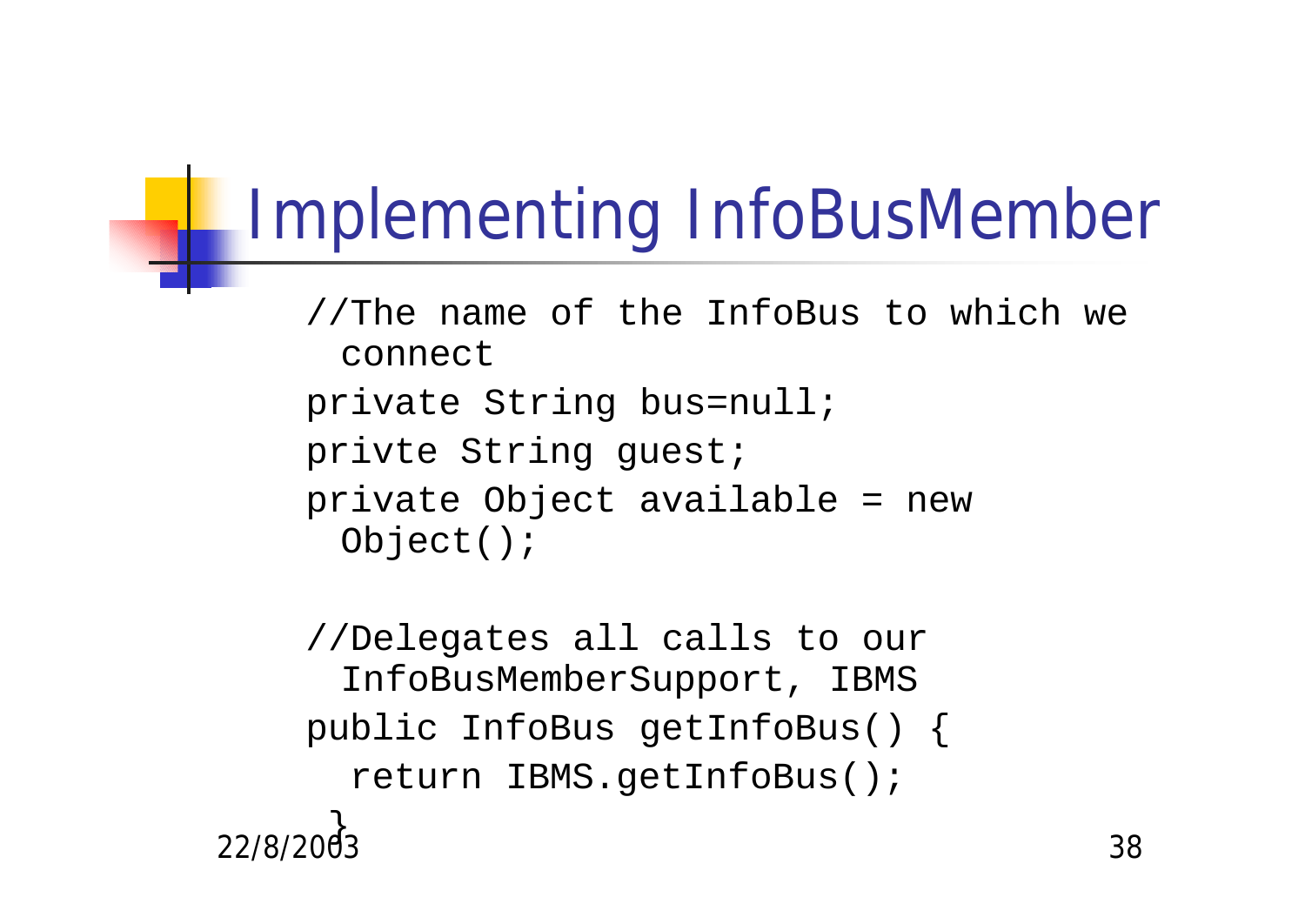//The InfoBusMemberSupport instance must be created before any class are delegated to it. This can be done in the init() method.

```
public void init() {
  super.init();
```
IBMS=new

InfoBusMemberSupport(this);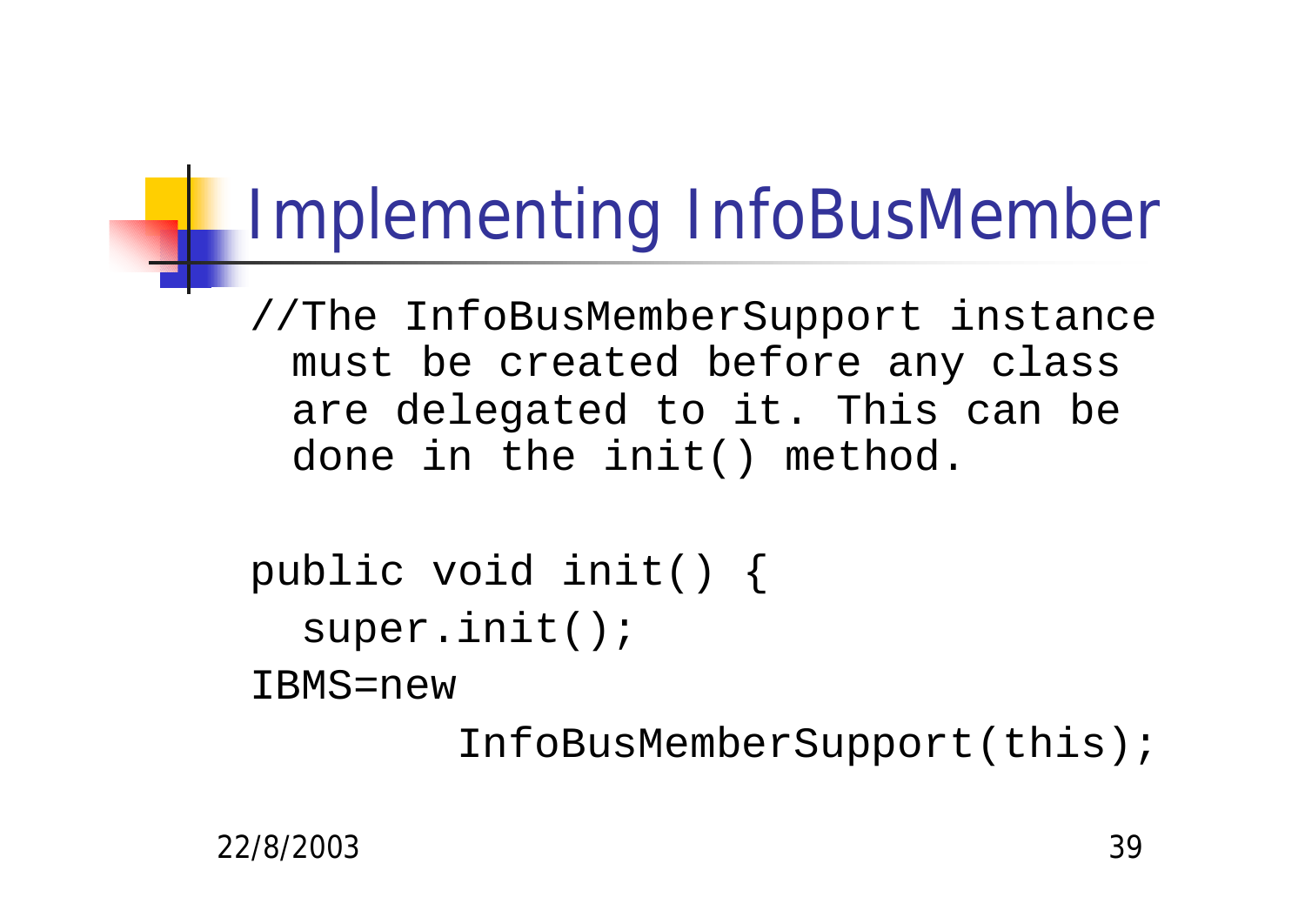```
IBMS.addInfoBusPropertyListener(thi
 s);
```

```
bus=getParameter("InfoBusName");
```

```
guest=getParameter("DataItemName");
```

```
if(guest==null)
```

```
guest="Guest";
```

```
if(bus != null)
```

```
IBMS.joinInfoBus(bus);
```

```
else
```

```
22/8/2003<sup>22</sup>
    IBMS.joinInfoBus(this);}
```